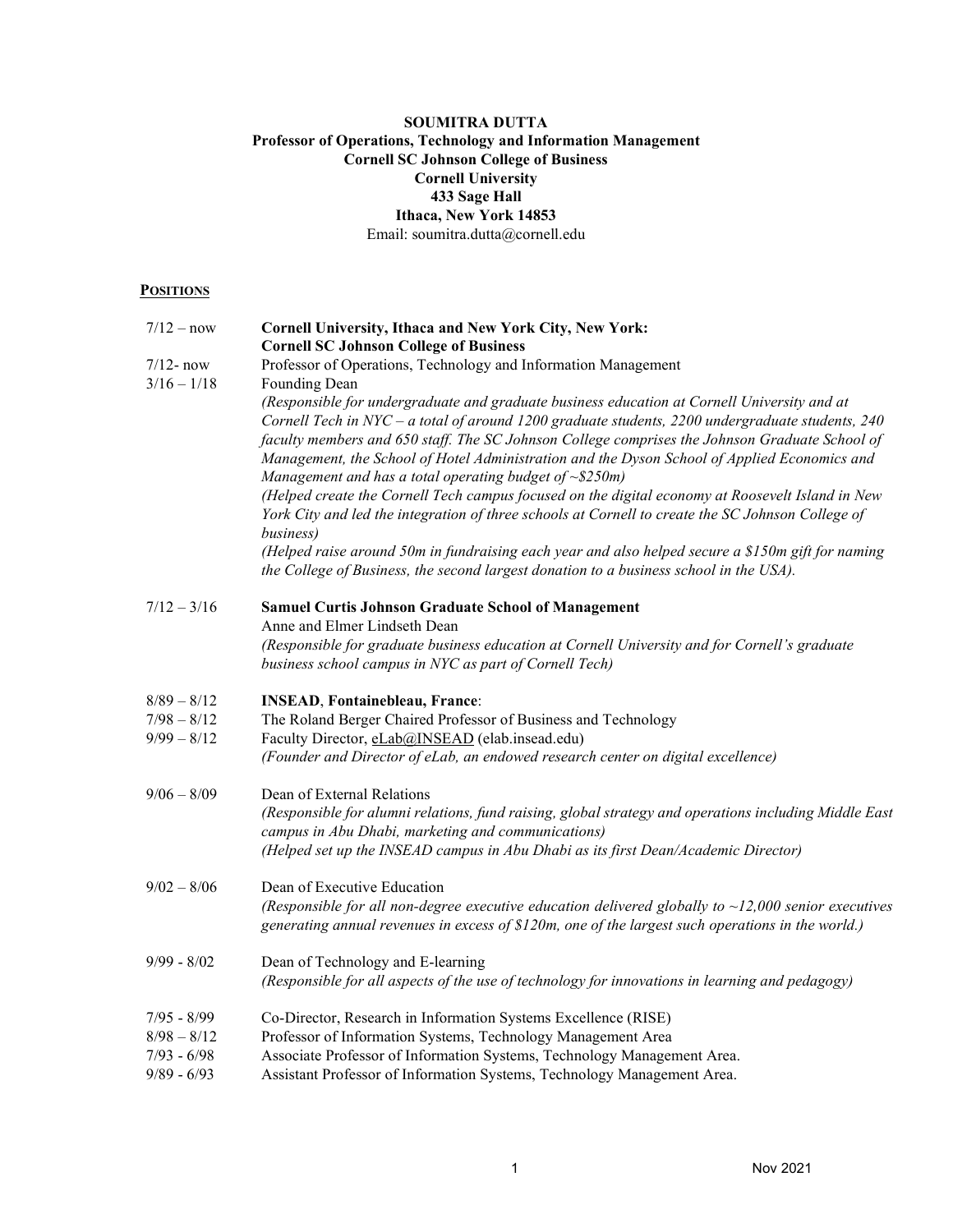|               | Judge School of Business, University of Cambridge                     |
|---------------|-----------------------------------------------------------------------|
| $1/10 - 8/10$ | <b>Visiting Professor</b>                                             |
|               | Oxford Internet Institute, University of Oxford                       |
| $1/10 - 8/10$ | <b>Visiting Professor</b>                                             |
|               | Haas School of Business, University of California, Berkeley:          |
| $1/99 - 6/99$ | Visiting Professor                                                    |
| $1/98 - 6/98$ | Visiting Professor.                                                   |
| $9/96 - 5/97$ | Visiting Professor.                                                   |
|               | Athens Laboratory for Business Administration (ALBA), Athens, Greece  |
| $9/99 - 5/00$ | <b>Visiting Professor</b>                                             |
|               | Solvay Business School, Université Libre de Bruxelles, Brussels:      |
| $1/91 - 6/98$ | <b>Visiting Professor</b>                                             |
|               | Vrije Universiteit Brussel, Brussels:                                 |
| $9/90 - 6/93$ | <b>Visiting Professor</b>                                             |
|               | General Electric Corporate R & D, Schenectady, New York:              |
| $6/90 - 9/90$ | Visiting researcher.                                                  |
| $5/88 - 9/88$ | Summer intern.                                                        |
|               | <b>Computer Science Division, University of California, Berkeley:</b> |
| $5/86 - 8/89$ | Research assistant.                                                   |
| $8/85 - 4/86$ | Teaching assistant.                                                   |
|               | Schlumberger Japan Inc., Nagaoka, Japan:                              |
| $5/84 - 8/84$ | Trainee field engineer.                                               |

# **EDUCATION**

### INSEAD, Fontainebleau, France (2008-2009)

The Challenge of Leadership (Executive Program – 4 weeks)

# University of California at Berkeley, Berkeley, California (1985 - 1990):

Ph.D. in Computer Science (5/90); *major* in artificial intelligence, *minors* in finance and statistics. Thesis advisor: Prof. L.A. Zadeh, UC Berkeley.

M.S. in Business Administration (12/89); specializations in management science and finance.

M.S. in Computer Science (5/87); major in artificial intelligence.

## Indian Institute of Technology, New Delhi, India (1981 - 1985):

**B.Tech. in Electrical Engineering & Computer Science** (5/85); *major* in computer networks. (ranked 2 nd in graduating class)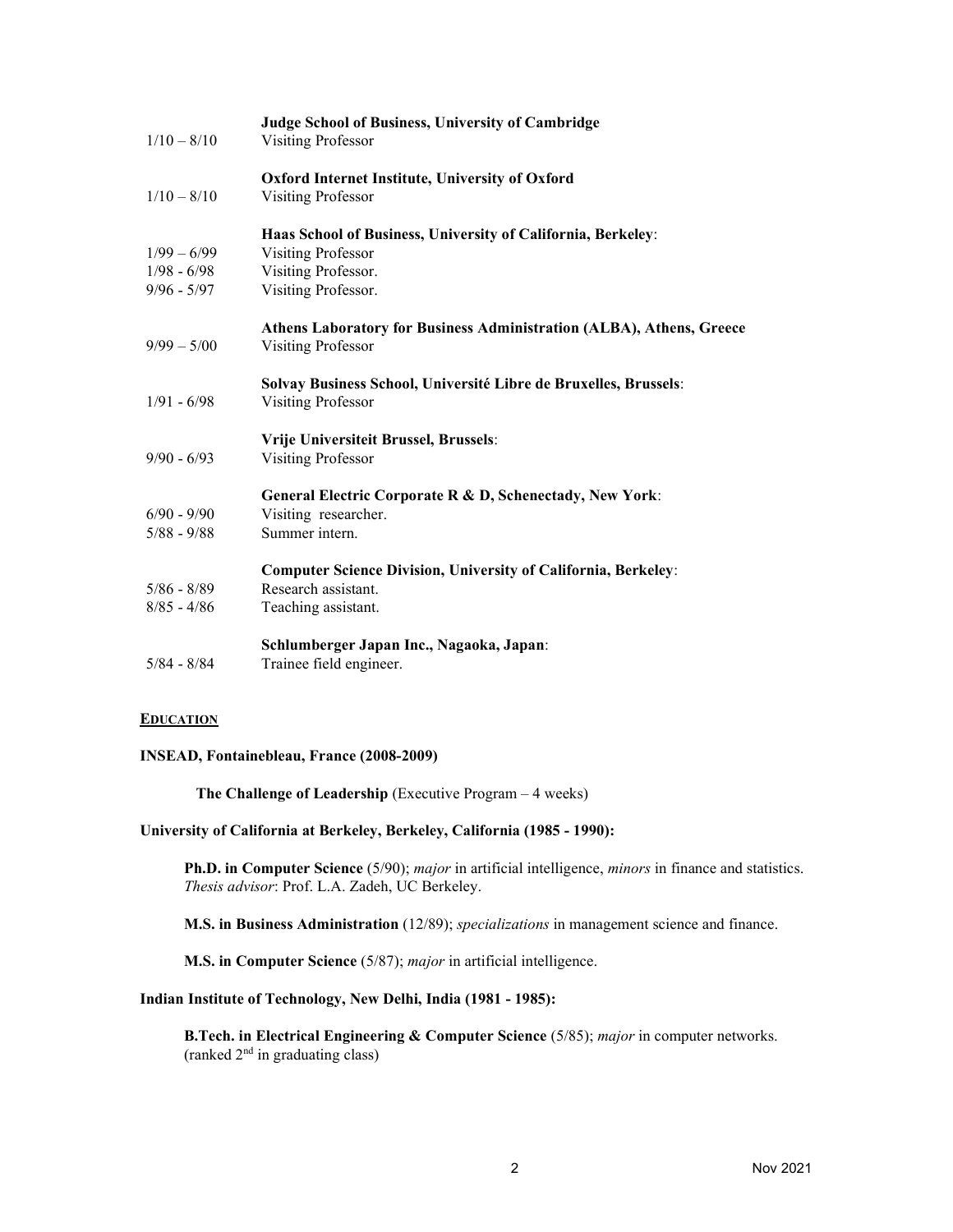### CORPORATE BOARDS

Member of Board:

- Dassault Systemes (2017 now)
- Sodexo (2014 2021)

Member of Shareholder Council, ZS Associates, Chicago, USA (March 2018 – now)

Executive Chairman and Co-Founder, Igesia Inc (May 2019 – now) Igesia is an edu-tech company offering a digital learning platform and a variety of executive programs in collaboration with leading global universities.

Chairman of Board and Co-Founder: Fisheye Analytics (2008 – 2013) Fisheye Analytics was a social media analytics company that served major global clients including the World Economic Forum and the International Olympic Committee. It was acquired in 2013 by the WPP Group, UK.

Prior Member of Board: Tower Learning Solutions (2013-2018), Eontech Ventures, Wimba, Giga Europe, QAI India

# ACADEMIC AND NON-PROFIT BOARDS

President and Co-Founder, Portulans Institute, Washington DC (December 2019 – now) (Founded in 2019, the Portulans Institute is an independent nonprofit, nonpartisan research and educational institute based in Washington DC with the mission to develop cross-community knowledge and dialogue on how people, technology and innovation contribute to sustainable and inclusive growth.)

Chair of the Board, Global Business School Network – GBSN (April 2018 – now) (The Global Business School Network is Washington DC based nonprofit organization comprising over 100 leading business schools on 6 continents that partners with business schools, industry, foundations and aid agencies to improve access to quality, locally relevant management education for the developing world.)

Member of International Advisory Board, CENTRUM Graduate Business School, Pontifical Catholic University of Perú (2021 – now) Member of International Advisory Board, IIT Delhi (2018 – now) Member of Advisory Board, QS India (2018 – now) Member, South Asia Regional Strategy Group, World Economic Forum, Switzerland (2016 – now) Member of International Advisory Board, Swift Institute (2016 – now) Member of International Advisory Board, Porto Business School, Portugal (2016 – now) Member of International Advisory Board, ESADE, Barcelona, Spain (2016 – now) Member of International Advisory Board, ESCP, Paris, France (2016 – now) Member of International Advisory Board, HEC Montreal, Canada (2015 – now) Member of Board of Trustees, Bankinter Foundation, Madrid, Spain (2014 – now) Member of Board of Directors, The Case Centre at Babson Ltd. (ECCH), USA (2013 – now) Member of Scientific Advisory Board, ISDI (Instituto Superior para el Desarrolla de Internet), Madrid, Spain (2012 – now) Member of Advisory Board, Lisbon Council, Brussels, Belgium (2008- now).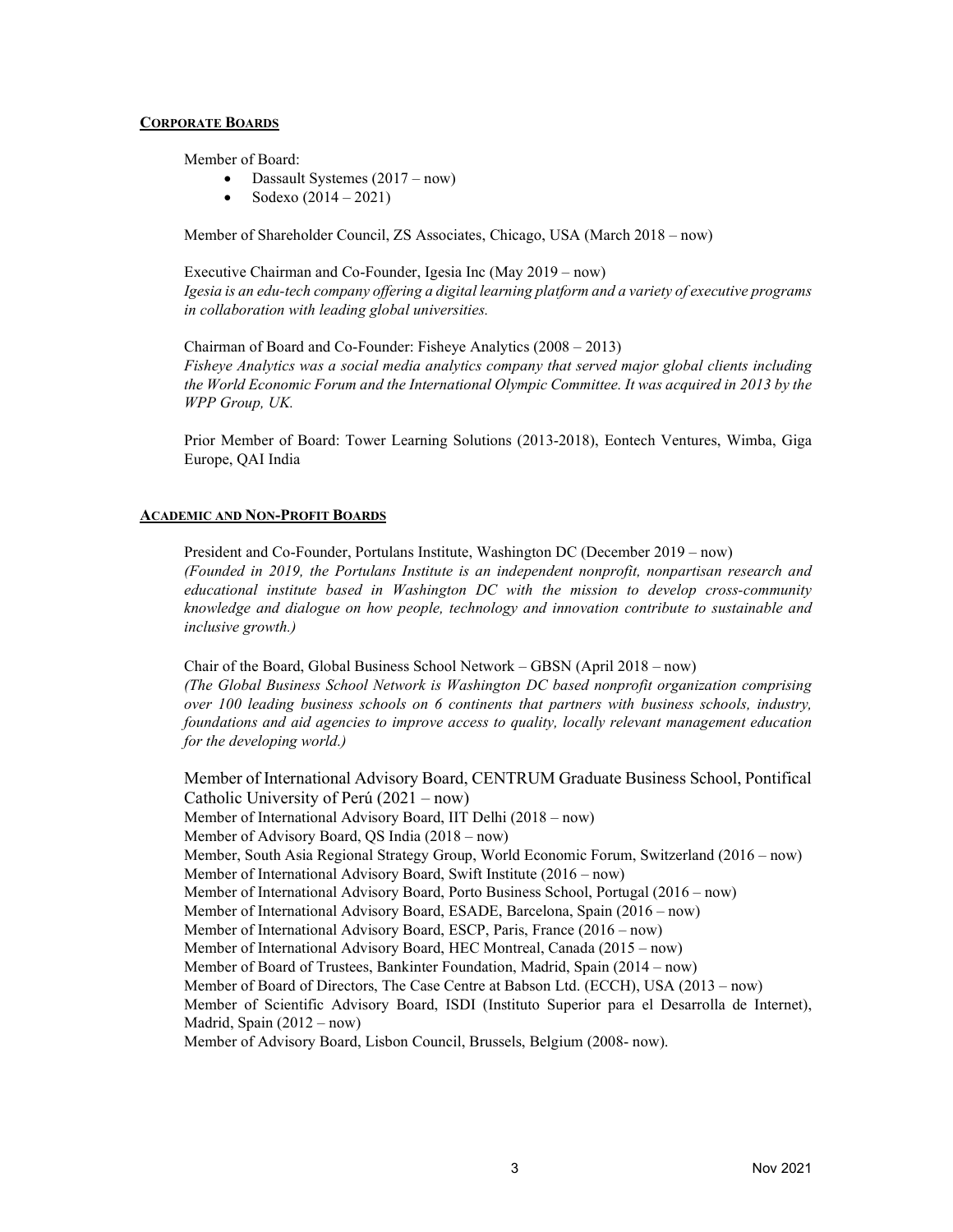Chair of the Board of Directors, AACSB International (7/2017 – 1/2018) Vice-Chair of the Board of Directors, AACSB International (7/2016 – 6/2017) Member of Board of Directors, AACSB International, Florida, USA (2014 – 1/2018) (AACSB International is the largest association of business school worldwide  $(>1000)$  and it provides the most important accreditation for the quality and excellence of business schools.)

Member of Academic Council, Asia Global Institute, University of Hong Kong (2015- 2016) Member of Academic Advisory Council, Fung Global Institute, Hong Kong (2013 – 2015) Member of Academic Advisory Board, European School of Management and Technology (ESMT), Berlin (2011 – 2014)

Member of Advisory Board, Business School at the American University of Cairo, Cairo, Egypt (2009- 2014)

Member of Advisory Board, Center for CIO Leadership, New York, USA (2007 – 2013) Member of Global Advisory Council on Social Media, World Economic Forum, Geneva (2011- 2013).

Member of International Advisory Board, Jindal Business School, India (2008- 2012) Member of Steering Committee, European e-Business Support Network, European Commission  $(2003 - 2012)$ 

Member of India Advisory Board, World Economic Forum, Geneva (2003 – 2012)

Member of Advisory Committee, Deutsche Bank Research (2004 – 2012)

Member of Advisory Board, Orkestra, Basque Institute of Competitiveness and Development, Bilbao, Spain (2008- 2012)

Member of the Board, Maison de Inde, Cite Universite, Paris (2011 – 2012)

Member of Board, Euro-India Center (2008-2011).

Member of Global Advisory Council on Benchmarking Progress in Society, World Economic Forum, Geneva (2008- 2011).

Member of View Points Sub Board, Communications of the ACM (2007-2009)

Member of ICT Advisory Board, Government of Qatar (2002 – 2009)

Member of International Advisory Board, Duesto Business School, Bilbao, Spain (2008)

Member of Advisory Board, Athens Laboratory for Business Administration (ALBA), Athens, Greece  $(2007 - 2010)$ 

Member of Global Research Council, Business Technology Management Institute (2006 – 2008) Member of Task-Force on ICT Sector Competitiveness and ICT Uptake, European Commission (2006)

Chair, ICT Sectoral Innovation Panel, European Commission (2006 – 2008)

# RESEARCH INTERESTS

- Artificial intelligence and the future of work; Artificial intelligence and the future of work;
- Social media and big data analytics; Social media and big data analytics;
- Technology and innovation policies; Technology and innovation policies;

# COURSES TAUGHT AT CORNELL UNIVERSITY

- Artificial Intelligence Strategy and Applications (MBA and EMBA); Artificial Intelligence Strategy and Applications (MBA and EMBA);
- Leading Digital Transformation and Innovation (MBA and EMBA); Leading Digital Transformation and Innovation (MBA and EMBA);
- A variety of modules in executive programs on technology and innovation strategy; A variety of modules in executive programs on technology and innovation strategy;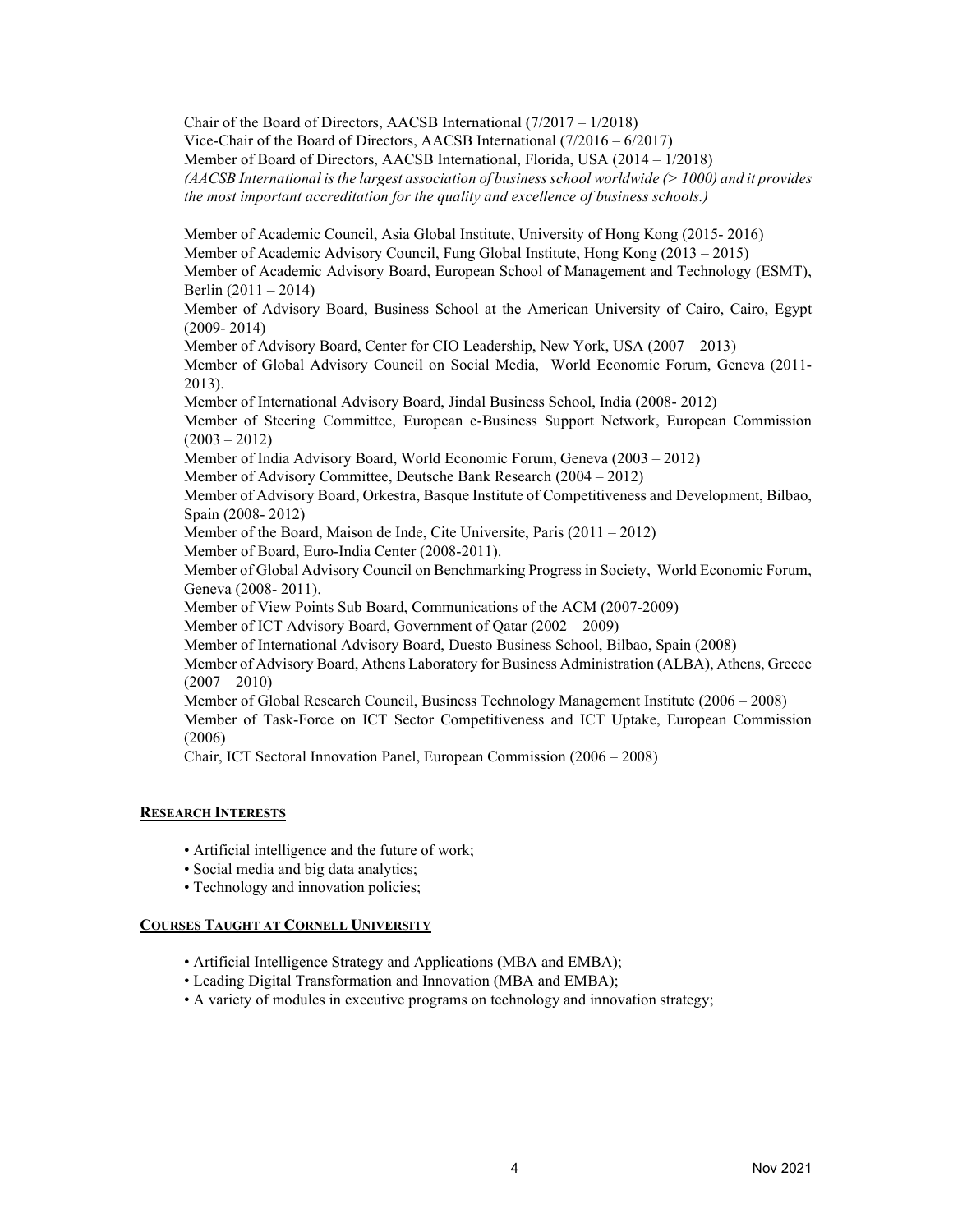#### BOOKS & RESEARCH MONOGRAPHS

"The Network Readiness Index 2021: Shaping the Global Recovery", published by the Portulans Institute, Dec 2021 [\(https://networkreadinessindex.org/\)](https://networkreadinessindex.org/) (Co-edited with B. Lanvin)

{I co-created the Network Readiness Index in 2002; it was published in the Global Information Technology Report by the World Economic Forum for 15 years and now it is published by the Portulans Institute. The Network Readiness Index is the leading global benchmark on the digital readiness of nations. The Global Information Technology Report and the Network Readiness Index are cited more than 14,000 times on Google Scholar.}

"Global Innovation Index 2021: Tracking Innovation through the COVID-19 Crisis", Published by the World Intellectual Property Organization (WIPO), September 2021. [\(http://www.globalinnovationindex.org\)](http://www.globalinnovationindex.org) (Co-edited with B. Lanvin, S. Wunsch-Vincent and Lorena Rivera Leon)

{I created the Global Innovation Index in 2007. It was adopted by the United Nation's World Intellectual Property Organization in 2011 and has developed into the leading global benchmark on the innovation readiness of nations. The Global Innovation Index report is cited more than 17,000 times on Google Scholar and is downloaded more than 400,000 times each year.}

"The World after COVID-19", Published by the Global Business School Network, June 2021. (Coauthored with Dan LeClair)

"The Network Readiness Index 2020: Accelerating Digital Transformation in a Post-Covid Global Economy", published by the Portulans Institute, October 2020 [\(https://networkreadinessindex.org/\)](https://networkreadinessindex.org/) (Co-edited with B. Lanvin)

"Global Innovation Index 2020: Who Will Finance Innovation", Co-published by Cornell University, INSEAD and the World Intellectual Property Organization (WIPO), September 2020. [\(http://www.globalinnovationindex.org\)](http://www.globalinnovationindex.org) (Co-edited with B. Lanvin and S. Wunsch-Vincent)

"The Network Readiness Index 2019: Towards a Future-Ready Society", published by the Portulans Institute, December 2019 [\(https://networkreadinessindex.org/\)](https://networkreadinessindex.org/) (Co-edited with B. Lanvin)

"Global Innovation Index 2019: Creating Healthy Lives – The Future of Medical Innovation", Copublished by Cornell University, INSEAD and the World Intellectual Property Organization (WIPO), July 2019. [\(http://www.globalinnovationindex.org\)](http://www.globalinnovationindex.org) (Co-edited with B. Lanvin and S. Wunsch-Vincent)

"Global Innovation Index 2018: Energizing the World with Innovation", Co-published by Cornell University, INSEAD and the World Intellectual Property Organization (WIPO), July 2018. [\(http://www.globalinnovationindex.org\)](http://www.globalinnovationindex.org) (Co-edited with B. Lanvin and S. Wunsch-Vincent)

"Financing Entrepreneurship and Innovation in Emerging Markets", Elsevier, 2017. (Co-authored with Peter Cornelius and Lourdes Casanova).

"Global Innovation Index 2017: Innovation feeding the world", Co-published by Cornell University, INSEAD and the World Intellectual Property Organization (WIPO), July 2017. [\(http://www.globalinnovationindex.org\)](http://www.globalinnovationindex.org) (Co-edited with B. Lanvin and S. Wunsch-Vincent)

"Global Innovation Index 2016: Winning with Global Innovation", Co-published by Cornell University, INSEAD and the World Intellectual Property Organization (WIPO), Aug 2016. (Coedited with B. Lanvin and S. Wunsch-Vincent)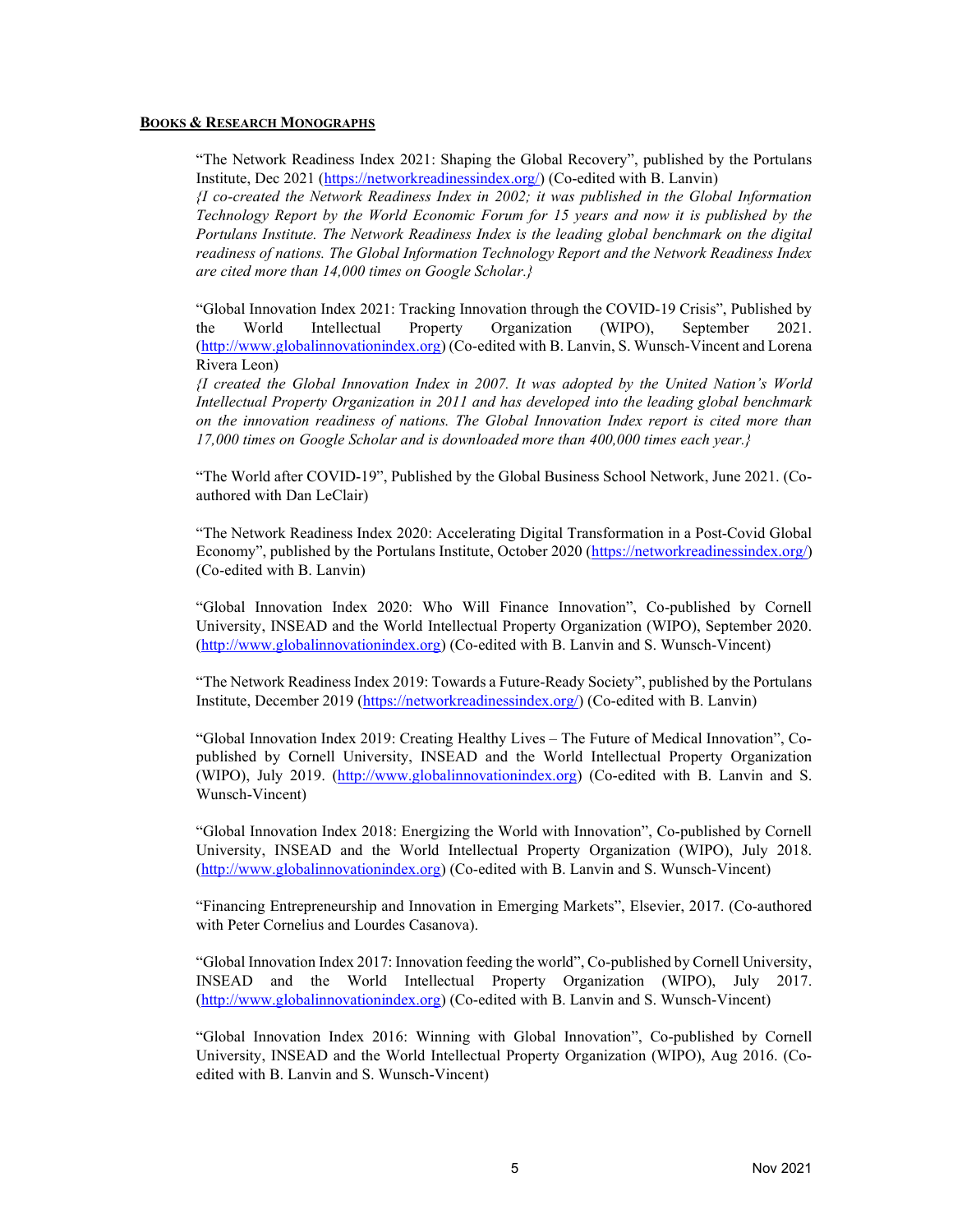"The Global Information Technology Report 2016: Innovating in the Digital Economy, Published by the World Economic Forum, April 2016 (Co-edited with Silja Baller and B. Lanvin). ([http://www.weforum.org/issues/global-information-technology\)](http://www.weforum.org/issues/global-information-technology)

"Global Innovation Index 2015: Effective Innovation Policies for Development", Co-published by Cornell University, INSEAD and the World Intellectual Property Organization (WIPO), Sep 2015. (Co-edited with B. Lanvin and S. Wunsch-Vincent)

"The Global Information Technology Report 2015: ICTs for Inclusive Growth, Published by the World Economic Forum, April 2015 (Co-edited with T. Geiger and B. Lanvin).

"Global Innovation Index 2014: The Human Factor in Innovation", Co-published by Cornell University, INSEAD and the World Intellectual Property Organization (WIPO), July 2014. (Coedited with B. Lanvin S. Wunsch-Vincent)

"The Global Information Technology Report 2014: Rewards and Risks of Big Data, Published by the World Economic Forum, April 2014 (Co-edited with B. Bilbao Osario and B. Lanvin).

"Ask, Measure, Learn: Using Social Media Analytics to understand and influence customer behavior", O'Reilly, Feb 2014 (with L. Finger)

"Global Innovation Index 2013: The Local Dynamics of Innovation", Co-published by Cornell University, INSEAD and the World Intellectual Property Organization (WIPO), July 2013. (Coedited with B. Lanvin)

"The Global Information Technology Report 2013: Growth and Jobs in a Hyper-connected world, Published by the World Economic Forum, April 2013 (Co-edited with B. Bilbao Osario and B. Lanvin).

"Global Innovation Index 2012: Stronger Innovation Linkages for Global Growth", Published by INSEAD and the World Intellectual Property Organization (WIPO), July 2012. (Co-edited with B. Lanvin)

"The Global Information Technology Report 2012: Living in a Hyper-connected world, Published by the World Economic Forum, April 2012 (Co-edited with B. Bilbao Osario).

"Global Innovation Index 2011: Accelerating Growth and Development", Published by INSEAD, June 2011.

"InnovaLatino: Fostering Innovation in Latin America", Published by Ariel and Fundacion Telefonica in collaboration with Editorial Planeta, May 2011. (Co-edited with M. Pezzini) ([http://www.fundaciontelefonica.com/arte\\_cultura/publicaciones-listado/pagina-item](http://www.fundaciontelefonica.com/arte_cultura/publicaciones-listado/pagina-item-publicaciones/itempubli/85/)publicaciones/itempubli/85/)

"The New Internet World: A Global Perspective on Freedom of Expression, Privacy, Trust and Security Online", Published by the World Economic Forum, April, 2011 (with W. Dutton and G. Law). Available at SSRN: <http://ssrn.com/abstract=1810005>

"The Global Information Technology Report 2010-2011: Transformations 2.0, Published by the World Economic Forum, April 2011 (Co-edited with I. Mia)

"The Global Information Technology Report 2009-2010: ICT for Sustainability", Published by the World Economic Forum, March 2010 (Co-edited with I. Mia).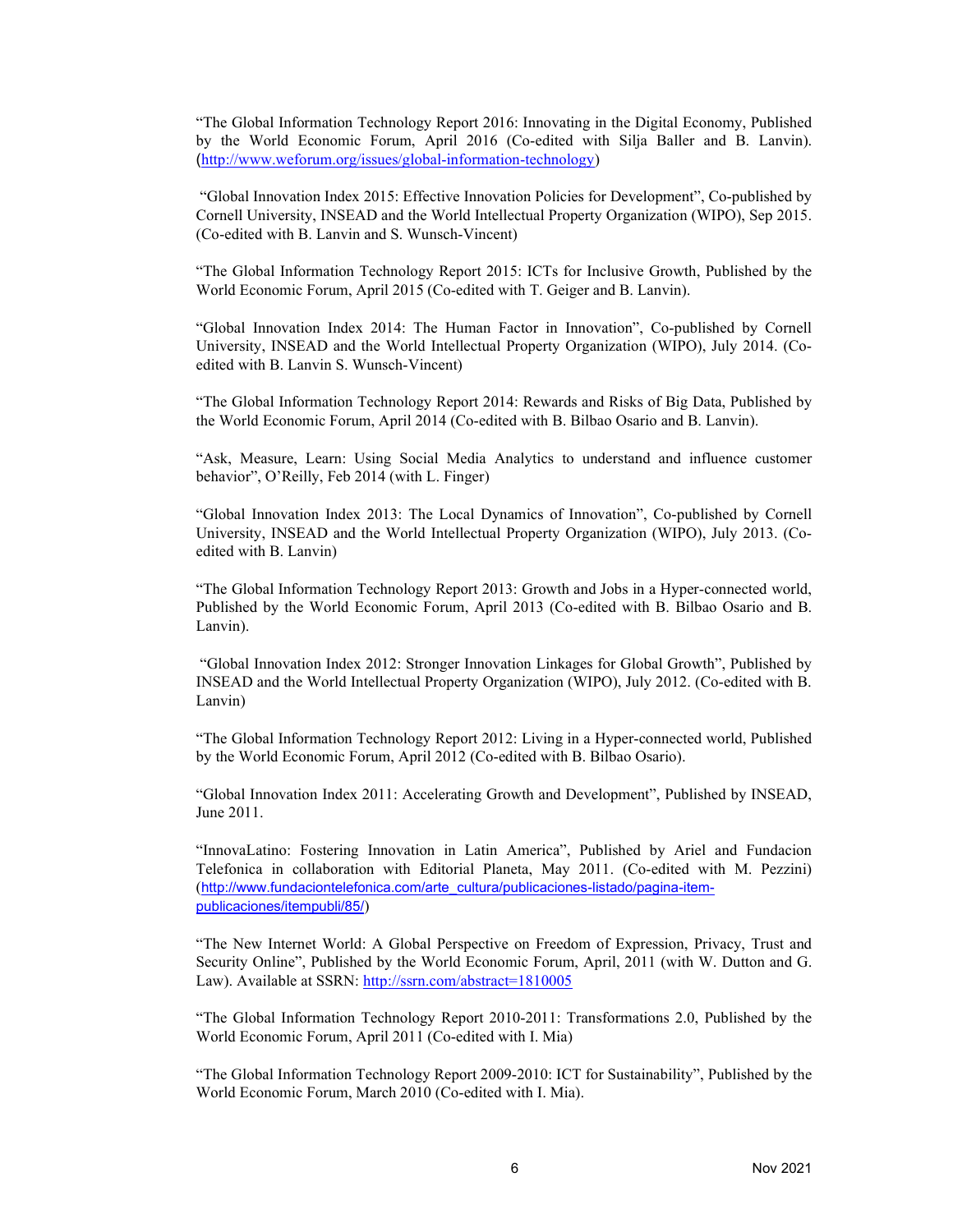"Global Innovation Index 2010", Published by INSEAD and the Confederation of Indian Industry, March 2010.

"The Global Information Technology Report 2008-2009: Mobility in a Networked World", Published by the World Economic Forum, March 2009 (Co-edited with I. Mia).

"Global Innovation Index 2009", Published by INSEAD and the Confederation of Indian Industry, March 2009.

"Innovating at the Top: How Global CEOs Drive Innovation for Growth and Profit", Palgrave Macmillan, January 2009. (Co-authored with Roland Berger, Geoffrey Samuels and Tobias Raffel)

"Throwing Sheep in the Boardroom: How Online Social Networking will Transform your Life, Work and World", Wiley, December 2008. (Co-authored with Matthew Fraser)

"The Global Information Technology Report 2007-2008: Fostering Innovation through Networked Readiness", Palgrave Macmillan, March 2008 (Co-edited with I. Mia).

"The Global Information Technology Report 2006-2007: Connecting to the Networked Economy", Palgrave Macmillan, March 2007 (Co-edited with I. Mia).

"The Global Information Technology Report 2005-2006: Leveraging ICT for Development", Palgrave Macmillan, March 2006 (Co-edited with A. Lopez-Claros and I. Mia).

"The Information Society in an Enlarged Europe", Springer-Verlag, Feb 2006 (Co-edited with A. De Meyer, A. Jain and G. Richter).

"The Global Information Technology Report 2004-2005: Efficiency in an Increasingly Connected World", Palgrave Macmillan, March 2005 (Co-edited with A. Lopez-Claros).

"The Global Information Technology Report 2003-2004: Towards an Equitable Information Society", Oxford University Press, Feb. 2004. (Co-edited with B. Lanvin and F. Paua).

"The Global Information Technology Report 2002-2003: Readiness for the Networked World", Oxford University Press, Jan. 2003 (Co-edited with B. Lanvin and F. Paua). (Chinese Edition: Hua Zhang Economic Management Publishing Center, Beijing, November 2003)

"The Bright Stuff: How Innovative People and Technology can make the Old Economy New", Financial Times/Prentice Hall, 2002 (Co-authored with Arnoud De Meyer and Sandeep Srivastava)

"Embracing the Net: get.competitive", Financial Times/Prentice Hall Publishing, 2001 (Coauthored with Sandeep Srivastava).

"Process Reengineering, Organizational Change and Performance Improvement", Mc-Graw Hill, London, 1999 (Co-authored with Jean-Francois Manzoni). (Chinese Edition: McGraw Hill and China Renmin University Press, Beijing, 2001)

"Knowledge Processing and Applied Artificial Intelligence", Butterworth-Heinemann, London, 1993.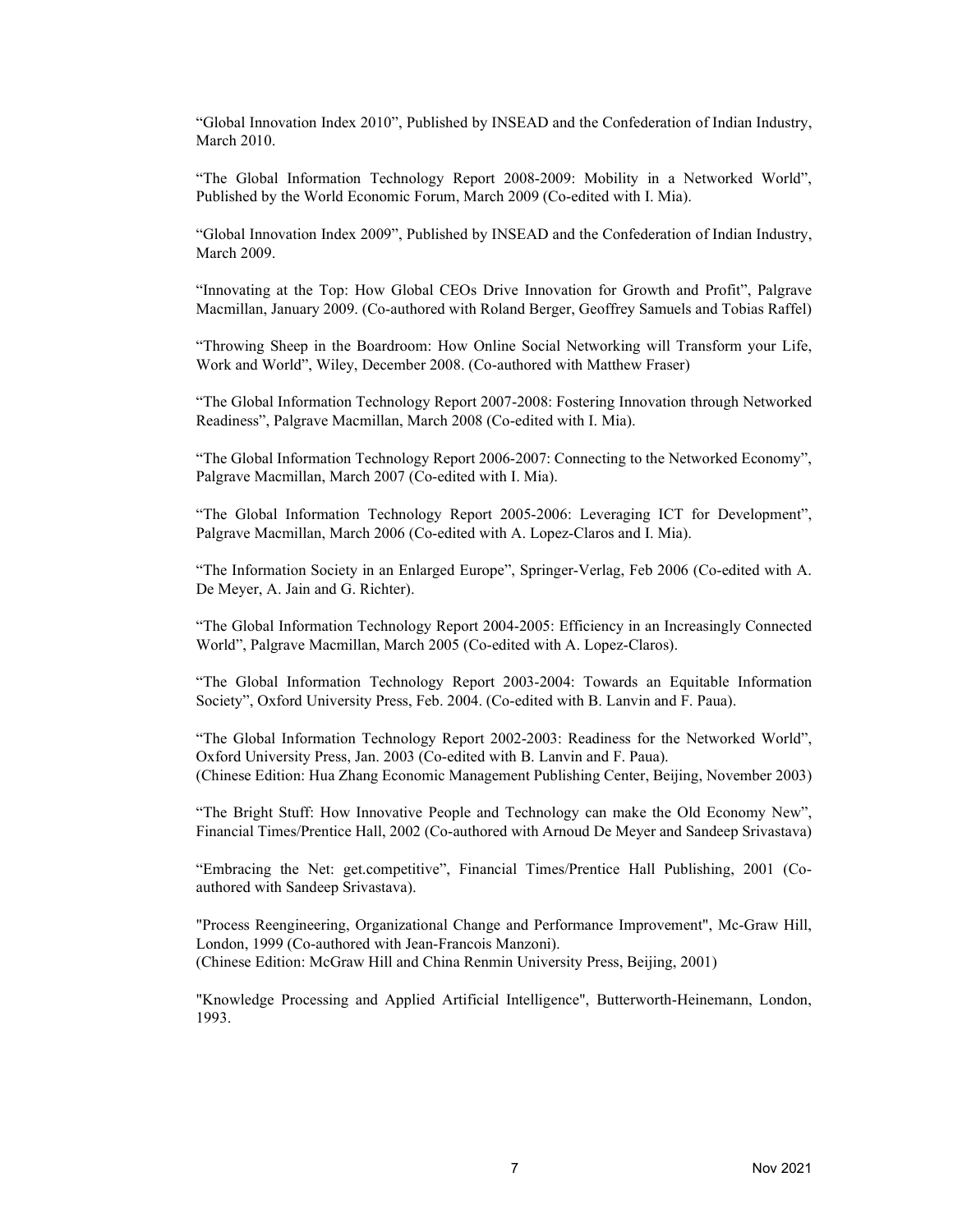#### RESEARCH PUBLICATIONS

"Accelerating Innovation in a Post-Covid world: Evidence from the Global Innovation Index", California Management Review Insights, June 24, 2021 (with Xueyun Luo). [https://cmr.berkeley.edu/assets/documents/pdf/2021-06-accelerating-innovation-in-a-post-covid](https://cmr.berkeley.edu/assets/documents/pdf/2021-06-accelerating-innovation-in-a-post-covid-world.pdf)world.pdf

"An insight into the Z-number approach to CWW", Fundamenta Informaticae, Special issue on Cognitive Informatics and Computational Intelligence, Vol 124 (1-2), pp. 197-229, 2013 (with SK Pal, R Banerjee and S Sen Sarma).

"Granular Computing Web Models in the Classification of Web Content Data", Proceedings of 2012 IEEE/WIC/ACM International Conference on Web Intelligence and Intelligent Agent Technology, (4-7 Dec 2012, Macao, China), pp. 175-179, 2012 (with S Meher and SK Pal).

"Class-dependent Rough-Fuzzy Granular Space, Dispersion Index and Classification" Pattern Recognition 45, no. 7, pp. 2690-2707, 2012 (with Sankar Pal and S.K. Meher)

"Fuzzy rough granular neural networks, fuzzy granules and classification", Theoretical Computer Science, Special issue on Rough sets and Fuzzy sets for natural computing, vol. 412, no. 42, pp. 5834- 5853, 2011. (with A. Ganivada and S. K. Pal).

"Pattern Classification using class-dependent Rough-Fuzzy granular space", Proceedings of the 5<sup>th</sup> Intl. Conf. on Rough Set and Knowledge Technology (RSKT 2010), Oct 15-17, Beijing Jiaotong University, Beijing, China, 2011 (Eds. J. Yu et al.), Lecture Notes in Artificial Intelligence, Springer, Vol. 6401, pp. 54-61, 2011.

"Emerging Contours of a New Internet World: Shifting Patterns of Adoption, Attitudes and Behaviour". Paper prepared for presentation at the iCS-OII Symposium on 'A Decade in Internet Time' an OII-iCS Symposium on the Dynamics of the Internet and Society, University of Oxford, 21-24 September 2011 (with W. Dutton and G. Law) [http://papers.ssrn.com/sol3/papers.cfm?abstract\\_id=1929791](http://papers.ssrn.com/sol3/papers.cfm?abstract_id=1929791)

"What is your personal social media strategy?", Harvard Business Review, November 2010.

"Pattern Classification Using Class-Dependent Rough-Fuzzy Granular Space", Proc. 5th Int. Conf. on Rough Set and Knowledge Technology (RSKT2010), October 15-17, Beijing Jiaotong University, Beijing, China, 2010 (Eds. J. Yu et al.) Lecture Notes in Artificial Intelligence, Springer, vol. 6401, pp. 54-61 (with SK Pal and S Meher)

"A Web Surfer Model Incorporating Topic Continuity", IEEE Transactions on Knowledge and Data Engineering Vol 17, No 5, pp. 726-729, May 2005 (with S.K. Pal and B.L. Narayan).

"Business Transformation on the Internet: Results from the 2000 Study", European Management Journal , October 2001 (with A. Amoni and B. Biren)

"Business Transformation on the Internet", *European Management Journal*, Vol 17, No 5, pp. 466-476, October 1999 (with A. Segev)

"Performance Evaluation of General and Company Specific Models in Software Development Effort Estimation", Management Science, Vol. 45, No. 6, pp. 787-903, June 1999 (with K. Maxwell and L. Van Wassenhove).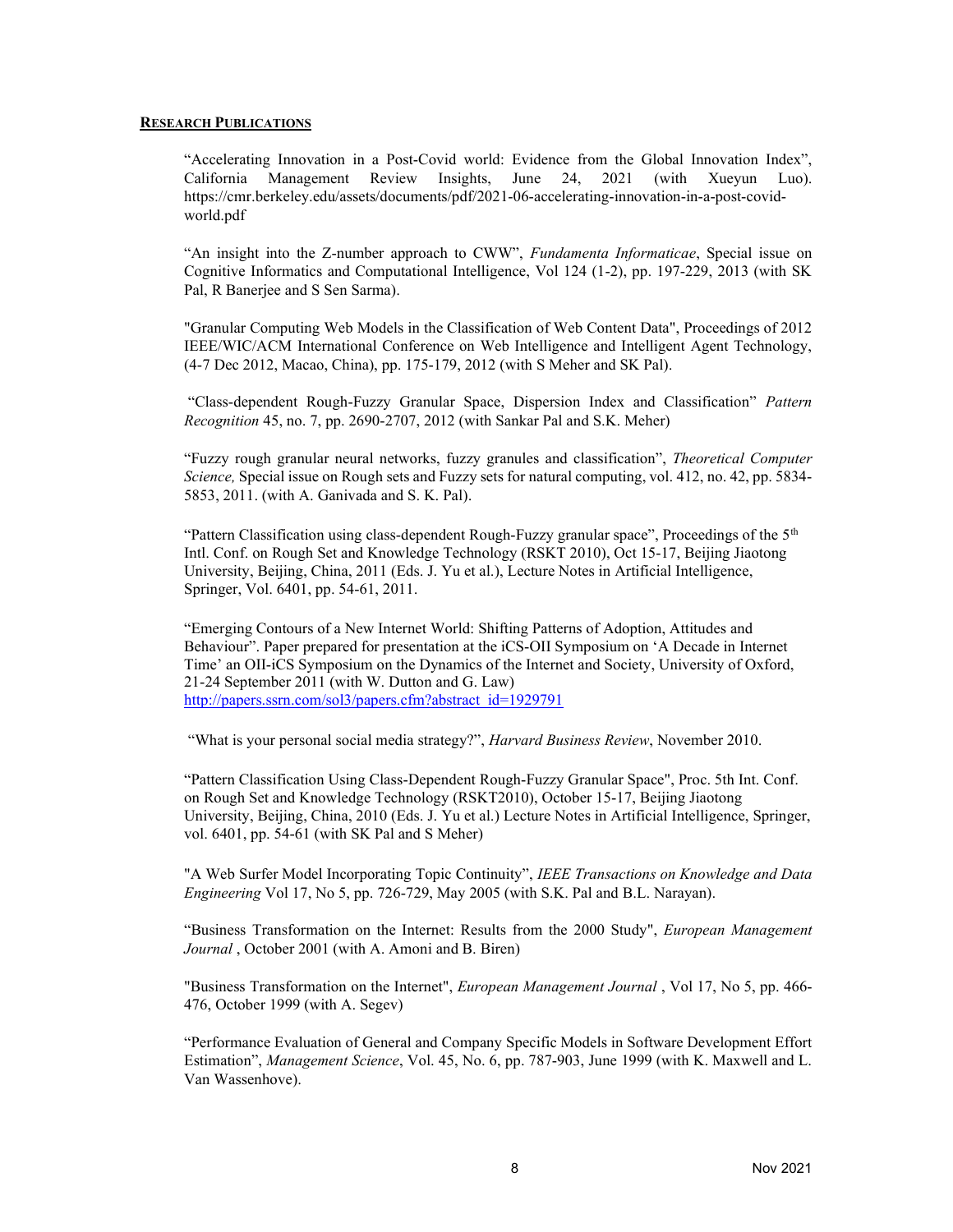"Information Technology and Organization within European Small Enterprises", European Management Journal pp. 239-251, Vol 17. No 3, June 1999 (with P. Evrard).

"Software Engineering in Europe: A Study of Best Practices", IEEE Software pp. 82-90, May/June 1999 (with M. Lee and L. Van Wassenhove).

"A Empirical Analysis of Software Production Problemsin European Software Units", in Proceedings of the 7<sup>th</sup> European Conference on Information Systems, Edited by J. Pries-Heje, C. Ciborra, K. Kautz, J. Valor, E. Christiaanse, D. Avison and C. Heje, Vol. II, Copenhagen, June 1999. (with M. Lee and L. Van Wassenhove).

"Transforming Business in the Marketspace", in Proceedings of 32nd Hawaii International Conference on System Sciences, Maui, Hawaii, 5-8 Jan.,1999 (with A. Segev).

"Adoption levels of software best practices in European organizations", Proceedings of the European Conference on Software Process Improvement, 1-4 Dec., 1998, Monte Carlo (with M. Lee and L. Van Wassenhove)

"Business Transformation in Electronic Commerce: A Study of Sectoral and Regional Trends", European Management Journal, Vol. 16, No. 5, pp. 540-551, October 1998 (with A. Segev and S. Kwan).

"Benchmarking European Software Management Best Practices", *Communications of the ACM*, Vol. 41, No. 6, pp. 77-86, June 1998 (with S. Kulandaiswamy and L. Van Wassenhove).

"Case-Based Decision Support", Communications of the ACM, Vol. 41, No. 5, pp. 157-165, May 1998 (with A. Angehrn).

"Soft Computing Approaches for Software Productivity Modeling", in Project Control for 2000 and Beyond, R. Kusters, A. Cowderoy, F. Heemstra and J. Trienekens (Eds.), *Proceedings of the* Combined 9th European Software Control and Metrics Conference and the 5th Conference for the European Network of Clubs for Reliability and Safety of Software, Rome, Italy. May 27-29, 1998, pp. 24-32 (with M. Lee and L. Van Wassenhove).

"Case-Based Reasoning Systems: From Automation to Decision-Aiding and Stimulation", IEEE Transactions on Knowledge and Data Engg, Vol. 9, N°6. November/December 1997 (with B. Wierenga and A. Dalebout).

"Strategic Marketing and Customer Relationship in Electronic Commerce", Proceedings of the  $4<sup>th</sup>$ Conference of The International Society for Decision Support Systems, Université de Lausanne, Switzerland, 21-22 July 1997 (with A. Segev and S. Kwan).

"Designing Management Support Systems Using an Integrative Perspective", Communications of the  $ACM$ , Vol. 40, N°6. June 1997 (with B. Wierenga and A. Dalebout).

"Strategies for Implementing Knowledge-based Systems", IEEE Transactions on Engineering Management, Vol. 44, N°1. pp. 79-90. February 1997.

"Software Development Productivity of European Space, Military, and Industrial Applications", IEEE Transactions on Software Engineering, October 1996 (with K. Maxwell and L. Van Wassenhove).

"Analysis of European Software Development Productivity", Proceedings of the 4th European Conference on Information Systems, pp. 357-366, Lisbon, Portugal, July 2-4, 1996 (with K. Maxwell and L. Van Wassenhove).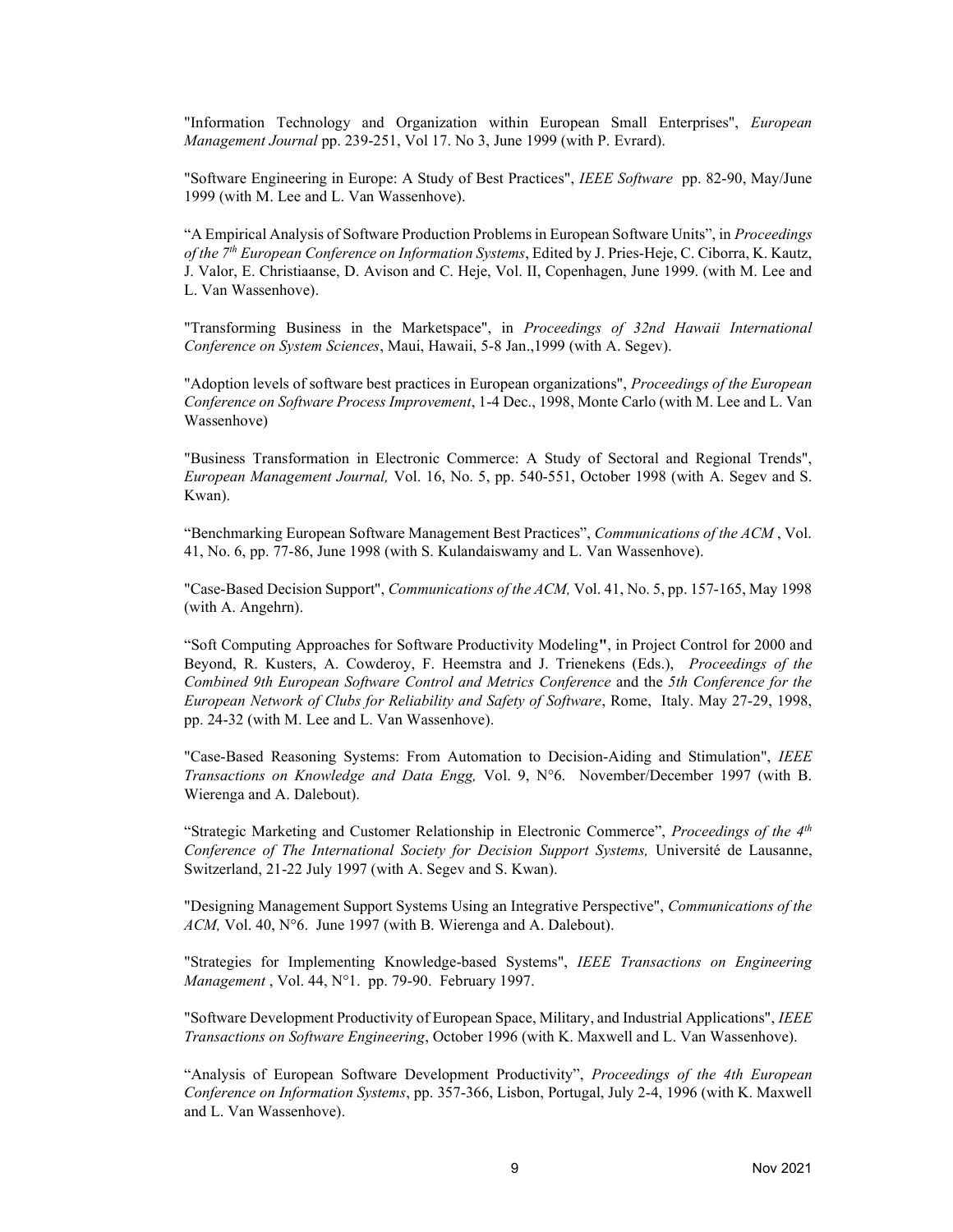"Linking IT and Business Strategy: The Role and Responsibility of Senior Management", Invited article, European Management Journal, Vol. 14, No. 3, pp. 255-268, June 1996.

"Software Development Effort Estimation Based on Significant Productivity Factors: General and Company Specific Models", Proceedings of the International Conference on Software Control and Metrics, Wilmslow, U.K. May 15-17, 1996 (with K. Maxwell and L. Van Wassenhove).

"Improving Software Development Effort Estimation in Your Company. Proceedings of the 1996 Software Control & Metrics Conference, Manchester, United Kingdom, May 1996 (with K. Maxwell and L. Van Wassenhove).

"Linking IT to Business Strategy at Banco Comercial Portugues", Journal of Strategic Information Systems , Case study, 4(1), pp. 89-110, 1995 (with Y. Doz).

"Reengineering and Organizational Change: Lessons from a Comparative Analysis of Company Experiences", Invited article, European Management Journal , Vol. 13, No. 1, pp. 1-30, March 1995 (with A. Ascari & M. Rock).

"Decision Support for Planning", Decision Support Systems, 12, pp. 337-353, 1994.

"Merging Strategic and Tactical Planning in Dynamic, Uncertain Environments", IEEE Transactions on Systems, Man and Cybernetics, Vol. 24, No. 6, pp. 841-862, June 1994 (with P.P. Bonissone and N. Wood).

"Decision Support in Non-Conservative Domains: Generalization with Neural Networks", Decision Support Systems, 11, pp. 527-544, 1994 (with S. Shekhar and W.Y. Wong).

"Integrating Global Operations with Information Technology: Lessons from a Case Study", in the Proceedings of 27th Hawaii International Conference on System Sciences, Vol. IV: Information Systems: Collaboration Technology, Organizational Systems and Technology, Wailea, Hawaii, 4-7 Jan., Los Alamitos, CA, USA: IEEE Computer Society Press, pp. 453-462,1994 (with T. Jelassi).

"Integrating Global Commercial Operations with Information Technology at BP Chemicals", Case study, Journal of Strategic Information Systems, 2,1, pp. 77-95, 1993 (with T. Jelassi).

Reprinted in: Competing through Information Technology: Strategy and Implementation, T. Jelassi (Ed.), pp. 37-61, Prentice Hall, 1994.

"Fuzzy Logic Applications: Technological and Strategic Issues", IEEE Transactions on Engineering Management, 40, 3,pp. 237-254,1993.

"Integrating Case-Based and Rule-Based Reasoning", International Journal of Approximate Reasoning, 8, pp. 163-203, 1993 (with P.P. Bonissone).

"A Formal Model of Trade-off Between Optimization and Execution Costs in Semantic Query Optimization", *Data and Knowledge Engineering*, 8, pp. 131-151, North-Holland, 1992 (with S. Shekhar and J. Srivastava).

"Decision Support in Non-Conservative Domains: Generalization Using Neural Networks", in Personal Computers and Intelligent Systems, Information Processing 92, Vol. III, (Proceedings of the 12th World Computer Congress, IFIP '92, Madrid, Spain, Sep. 7-11, 1992), F.H. Vogt (Ed.), pp. 259- 265, Elsevier, 1992 (with S. Shekhar & W.Y. Wong).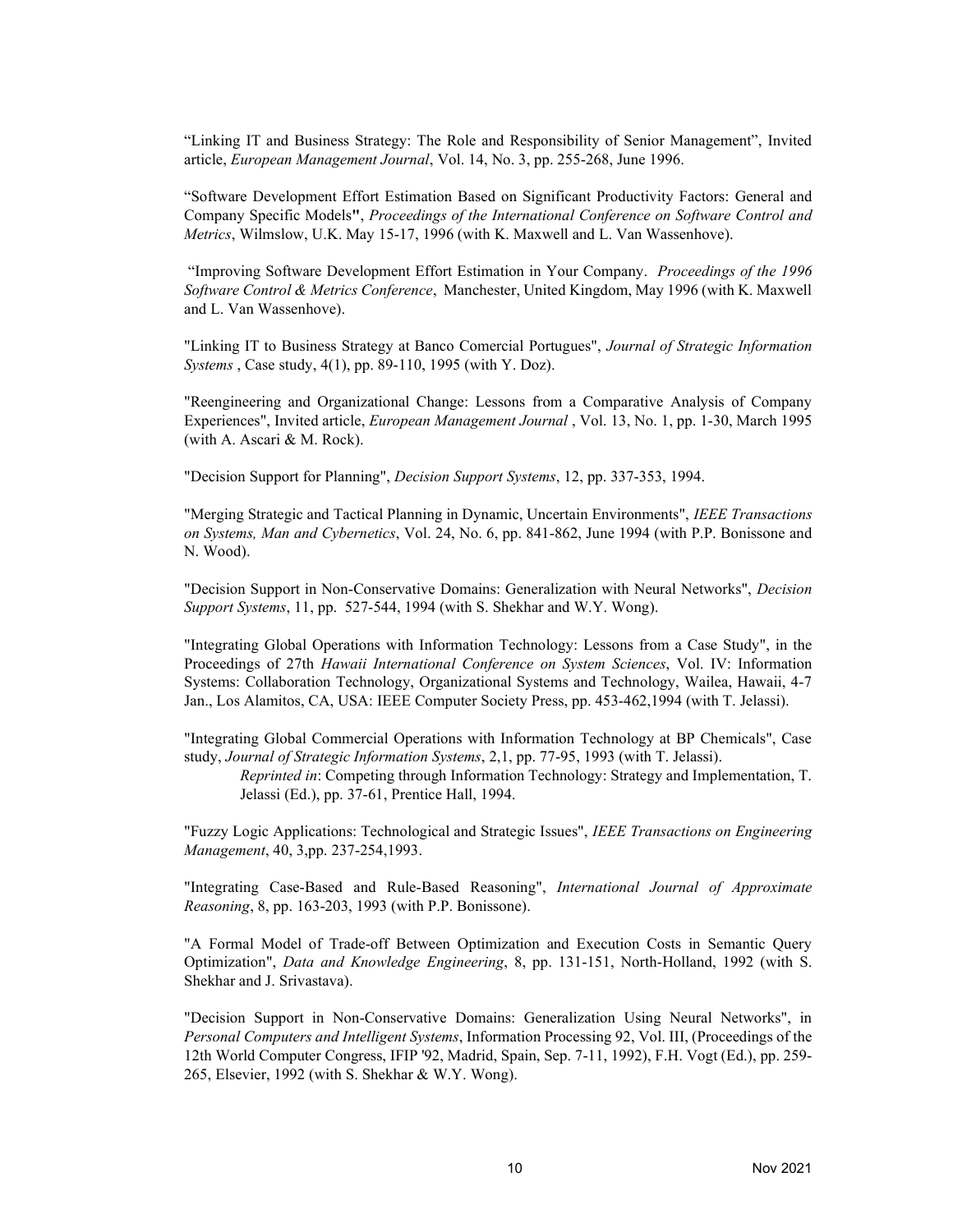"Generalization with Neural Networks: An Application in the Financial Domain", Journal of Information Science and Technology, Vol. I, No. 4, pp. 309-330, Tata Mc-Graw Hill, July 1992 (with S. Shekhar).

"Business Impact of Fuzzy Logic Applications", in the Proceedings of the International Conference on Economics/Management and Information Technology, (Aug. 31-Sep. 4, Tokyo), T. Matsuda, J. Lesourne & Y. Takahara (Eds.), pp. 113-116, Japan Society for Information Management,1992.

"Integrating Case-Based Reasoning in Multi-Criteria Decision Support Systems", in Decision Support Systems: Experiences and Expectations, IFIP Transactions A-9, T. Jelassi, M.R. Klein, and W.M. Mayon-White (Eds.), pp. 133-150, North-Holland, 1992 (with A. Angehrn).

"Merging Strategic and Tactical Planning in Dynamic, Uncertain Environments", in the Proceedings of the 8th IEEE Conference on Artificial Intelligence Applications, Monterey, California, March 2-6, 1992 (with P.P. Bonissone).

"Approximate Reasoning by Analogy to Answer Null Queries", International Journal of Approximate Reasoning, North-Holland, 5, pp. 373-398, 1991.

"Approximate Spatial Reasoning: Integrating Qualitative and Quantitative Constraints" *International* Journal of Approximate Reasoning, North-Holland, 5, pp. 307-331, 1991.

"Using Neural Networks for Modeling Corporate Bond Ratings", in Information Technology: The Tool for Productivity, (Indian Computing Congress Series), E. Balaguruswamy and B. Sushila (Eds.), pp. 345-354, Tata-McGraw-Hill, Delhi, 1991 (with S. Shekhar).

"Topological Constraints: A Representational Framework for Approximate Spatial and Temporal Reasoning", Advances in Spatial Databases (Proceedings of the 2nd Symposium, SSD'91, Zurich, Switzerland, Aug. 1991), O. Gunther and H.J. Schek (Eds.), Lecture Notes in Computer Science, 525, Springer Verlag, pp. 161-180, 1991.

"Decision Support for Planning: Experiences from the Mergers and Acquisitions Domain", in DSS-91 Transactions, Proceedings of the 11th International Conference on Decision Support Systems, I. Zigurs (Ed.), June 3-5, Anaheim, CA, pp. 142-155, 1991.

"Merging Strategic and Tactical Planning in Dynamic, Uncertain Environments", in Proceedings of the DARPA Workshop on Innovative Approaches to Planning, Scheduling and Control, K.P. Sycara (Ed.), pp. 379-389, San Diego, Nov. 1990, Morgan Kaufmann Pub. Inc., San Mateo, CA (with P. P. Bonissone).

"A Model for Temporal Reasoning in Medical Expert Systems", International Journal of Computer Applications in Technology, Vol.3, No.1, pp. 8-15, Inderscience Enterprise Ltd., Switzerland, 1990.

"MARS: A Mergers and Acquisitions Reasoning System", Computer Science in Economics and Management, Vol.3, No.3, pp. 239-268, Kluwer Academic Publishers, 1990 (with P. Bonissone).

"An Approach to Integrating Diverse Reasoning Techniques", in Proceedings of General Conference on 2nd Generation Expert Systems and their Applications - 10th International Workshop, Avignon-90, pp. 37-51, May 1990, Avignon, France (with P. P. Bonissone).

"Integrating Case-based and Rule-based reasoning: The Possibilistic Connection", in the Proceedings of the 6th Conference on Uncertainty in Artificial Intelligence, Massachusetts Institute of Technology, Boston, Aug.1990. Also in Uncertainty in Artificial Intelligence, Vol. VI, P.P. Bonissone, M. Henrion, L.N. Kanal and J. Lemmer (Eds.), pp. 281-298, Elsevier, North-Holland, 1991 (with P.P. Bonissone).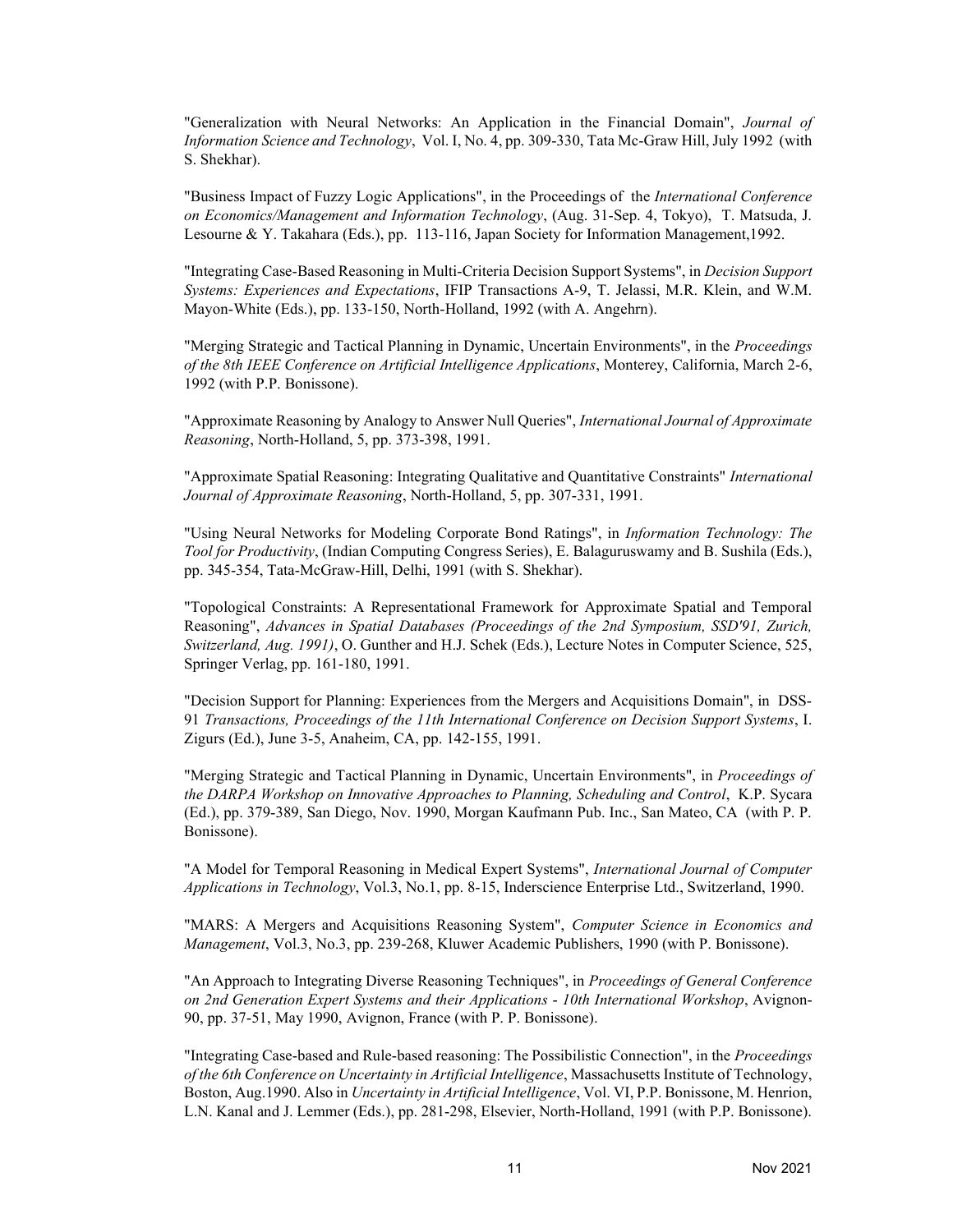"Qualitative Spatial Reasoning: A Semi-Quantitative Approach Using Fuzzy Logic" in Design and Implementation of Large Spatial Databases, (Proceedings of the Symposium on the Design and Implementation of Very Large Spatial Data-Bases, Santa Barbara, USA, 1989), A. Buchmann, O. Gunther, T.R. Smith and Y.F. Wang (Eds.), Lecture Notesin Computer Science, 409, Springer Verlag, pp. 345-364, 1990.

"Minimizing Response Times in Real Time Planning and Search", in the Proceedings of the 11th International Joint Conference on Artificial Intelligence, IJCAI-89, pp. 238-242, Detroit, MI, Aug.1989 (with S. Shekhar ).

"Generalized Events in Temporal Databases" in the Proceedings of the 5th International IEEE Conference on Data Engineering, Los Angeles, pp. 118-125, February 1989.

"An Artificial Intelligence Approach to Predicting Bond Ratings", in the Proceedings of the Workshop on Artificial Intelligence in Economics and Management, Singapore, 1988. Also in Expert Systems in Economics, Banking and Management, L.F. Pau, J. Motiwalla, Y.H. Pao, and H.H. Teh (Eds.), pp. 59-68, North Holland, Amsterdam 1989 (with S. Shekhar ).

"Learning of Background Knowledge for Making Reliable Analogical Inferences", Artificial Intelligence in Engineering: Diagnosis and Learning, J.S. Gero (Ed.), Computational Mechanics Publications, Southampton-Boston, pp. 305-331,1988.

"Domain Independent Inductive Learning of Relevance", in the Proceedings of the 2nd European Knowledge Acquisition for Knowledge Based Systems Workshop, J. Boose, B. Gaines, M. Linster (Eds.) GMD-Study 143, GMD, St. Augustin, FRG, 1988.

"A Formal Model of Trade-off between Optimization and Execution Costs in Semantic Query Optimization", in the Proceedings of the 14th International Conference on Very Large Databases (VLDB), Los Angeles, pp. 457-467, Aug. 1988 (with S. Shekhar, & J. Srivastava).

"A Temporal Logic for Uncertain Events and an Outline of a Possible Implementation in an Extension of Prolog", in the Proceedings of the Workshop on Uncertainty in Artificial Intelligence, The National Conference on Artificial Intelligence, AAAI-88, St. Paul, MN, Aug. 1988.

"Query Optimization for Knowledge Bases", in the Proceedings of the Workshop on Databases in Large AI Systems, The National Conference on Artificial Intelligence, AAAI-88, St. Paul, MN, Aug.1988 (with S. Shekhar).

"Fuzzy Spatial Reasoning for Intelligent Mobile Agents", in the Proceedings of the International Workshop on Fuzzy System Applications, pp. 275-276, Fukoka, Japan, Aug. 1988.

"Bond Rating: A Non-Conservative Application of Neural Networks", in the Proceedings of the IEEE International Conference on Neural Networks, San Diego, pp. II/443 - II/450, July 1988 (with S. Shekhar).

"Temporal Reasoning in Medical Expert Systems", in the *Proceedings of the IEEE Symposium on the* Engineering of Computer Based Medical Systems, Minnesota, pp. 118-122, June 8-10, 1988.

"Approximate Spatial Reasoning", in the Proceedings of the 1st International Conference on Industrial & Engineering Applications of Artificial Intelligence and Expert Systems, Tennessee, Vol. 1, pp. 126-140, June 1988.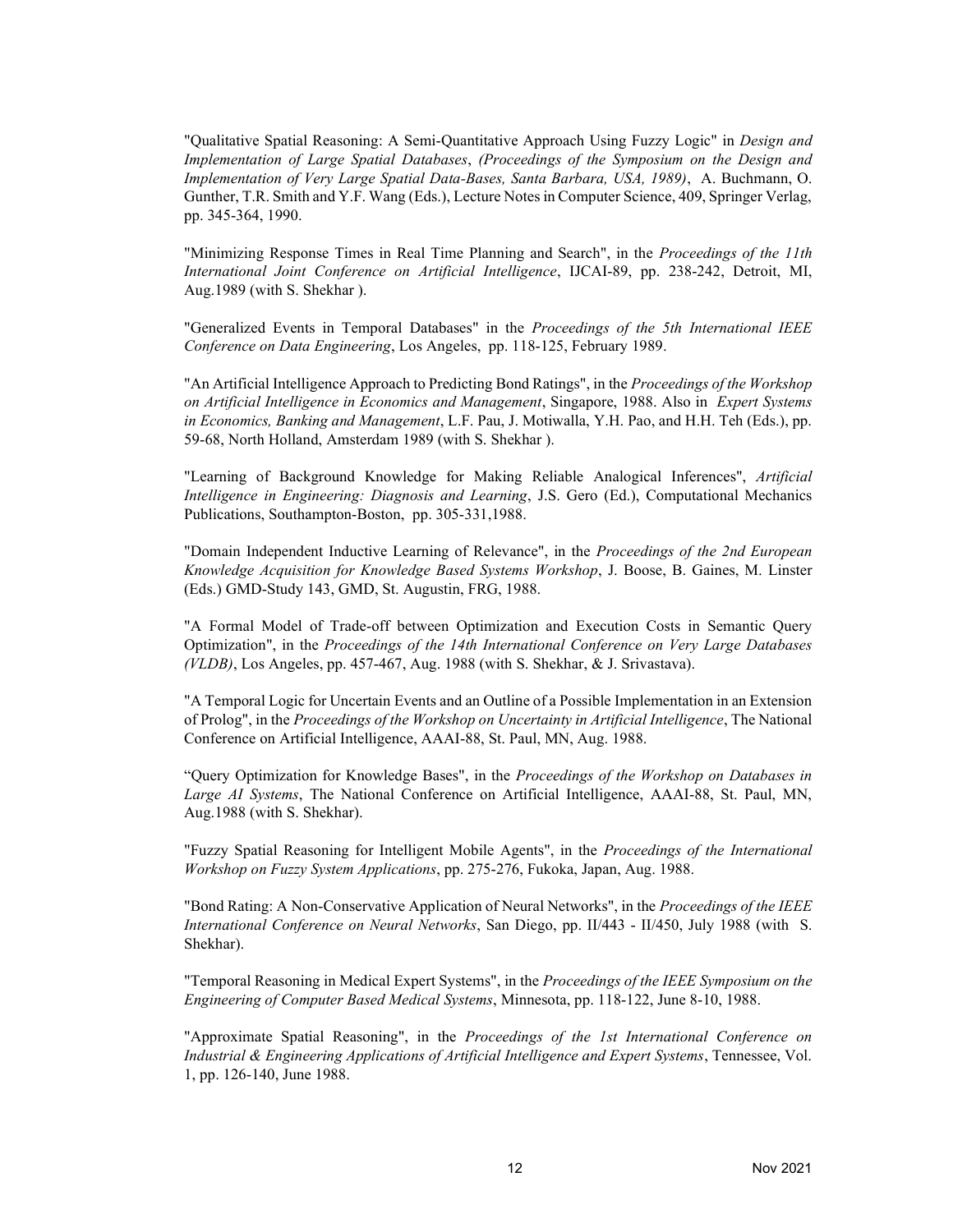"An Event Based Fuzzy Temporal Logic", in the Proceedings of the 18th International IEEE Conference on Multi-valued Logic, pp. 64-71, Spain, May 1988.

#### RECENT RESEARCH GRANTS/GIFTS

2019: \$200k from Dassault Systemes, France 2019: \$85k from CNI, Brazil 2018: \$200k from Dassault Systemes, France 2018: \$95k from CNI, Brazil 2018: \$50k from WIPO, Switzerland 2017: \$50k from WIPO, Switzerland 2016: \$2.8m from NSF (jointly with S.T. Sullivan, L. Collins and T. Schryver) 2016: \$400k from PWC, USA 2016: \$200k from CNI, Brazil 2016: \$50k from WIPO, Switzerland 2015: \$50k from WIPO, Switzerland 2014: \$200k from AT Kearney, Germany 2014: \$200k from du, Dubai, UAE. 2014: \$50k from WIPO, Switzerland 2013: \$50k from WIPO, Switzerland 2012: \$200k from Huawei, China 2012: \$200k from Booz & Co., UAE 2012: \$50k from WIPO, Switzerland

#### **OTHER PUBLICATIONS**

"Innovation resilience during the pandemic and beyond", Strategy & Business, Nov  $17<sup>th</sup>$ , 2021. <https://www.strategy-business.com/article/Innovation-resilience-during-the-pandemic-and-beyond>

"Case teaching and learning in a post-Covid world", in "Case Method for Digital Natives", Edited by Ajoy Kumar Dey, Bloomsbury India, pp 3-7, 2021.

"How Covid-19 will affect investment in global innovation", Strategy & Business, Oct 9<sup>th</sup>, 2020. [https://www.strategy-business.com/article/How-COVID-19-will-affect-investment-in-global](https://www.strategy-business.com/article/How-COVID-19-will-affect-investment-in-global-innovation?gko=276ed)innovation?gko=276ed

"Impact of Technological Changes on Emerging Markets: The Case of Jobs", Proceedings of the Emerging Markets Forum, Oct 20-22, 2019, Virgina, USA. [http://www.emergingmarketsforum.org/wp-content/uploads/2019/11/technology-background](http://www.emergingmarketsforum.org/wp-content/uploads/2019/11/technology-background-paper.pdf)paper.pdf

"Innovation Acceleration: Pressure Points for Change", Infosys Insights Publication, Volume 9, 2019. <https://www.infosys.com/insights/disruptions/Pages/pressures-points-change.aspx>

"China and the US in the New Internet World: A Comparative Perspective", pp. 117 – 134, Society & The Internet: How Networks of Information and Communication are Changing our Lives, Eds M. Graham and W.H. Dutton, Oxford University Press, 2014. (with G. Bolsover, W.H. Dutton and G. Law)

"Expand globally, innovate locally", BusinessWeek blog, July 18, 2013 [\(http://buswk.co/151IY6U\)](http://buswk.co/151IY6U)

"Boardroom View",Global Intelligence for the CIO, pp. 8, Issue 11, Oct 2011, Fujitsu.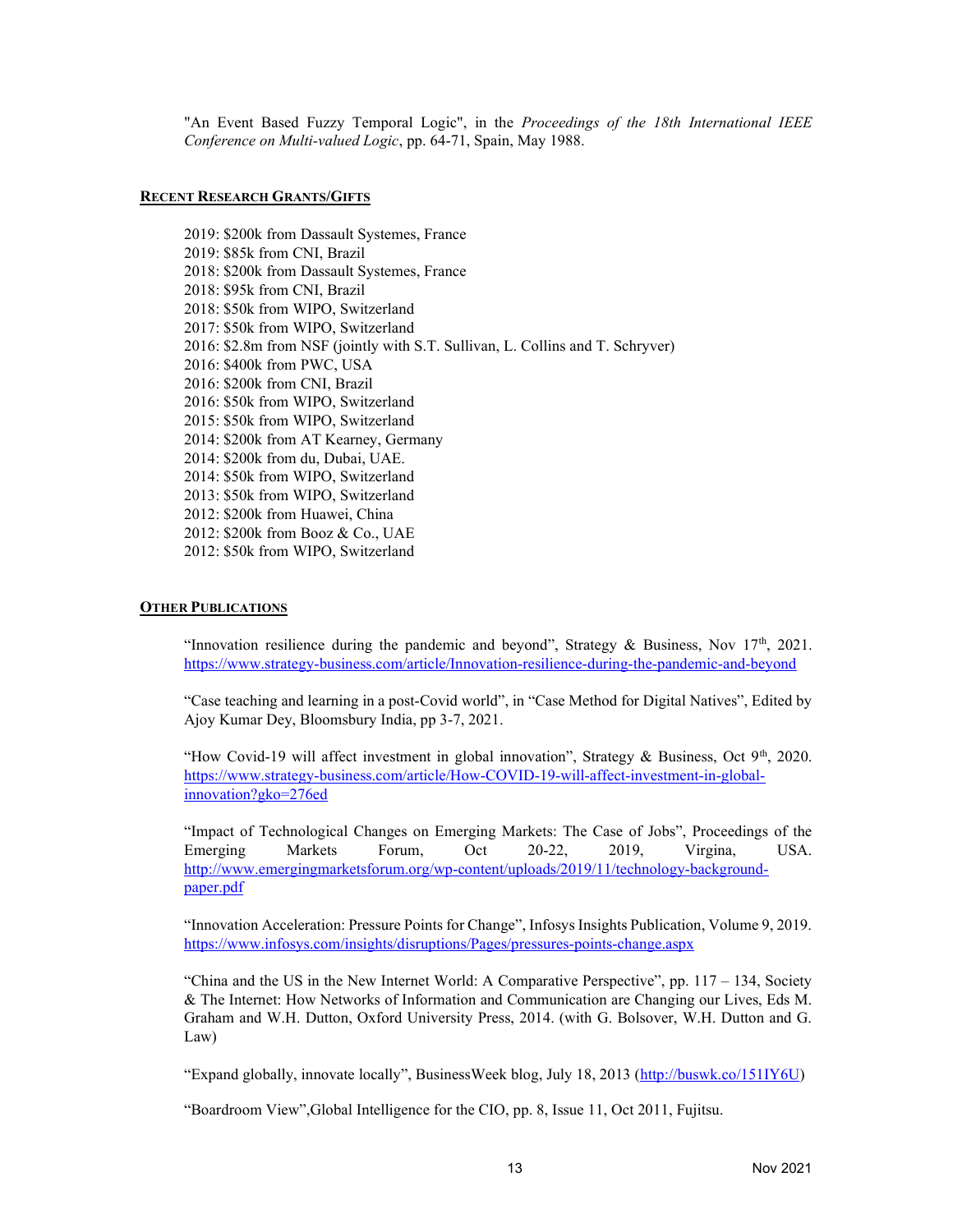"Europe's mixed performance on the Global Innovation Index", Guest blog on the Microsoft Europe site, Sep 2011. [http://www.microsoft.eu/innovation-in-society/posts/europes-mixed-performance](http://www.microsoft.eu/innovation-in-society/posts/europes-mixed-performance-on-the-global-innovation-index.aspx)on-the-global-innovation-index.aspx

"Enterprise 2.0: Let the revolution begin", IESE Insight, pp. 13-20, 2nd Quarter, 2011

"Quatro preocupacoes online", InformationWeek, Brasil, pp. 98, March 2011.

"Voce esta preparado para as midias sociais?", Information Week, Brasil, pp. 74, February 2011.

"Loosening control, not losing control", Communications Director, pp. 68-71, January 2011.

"Tres Ideias para 2011", InformationWeek, Brasil, pp. 74, January 2011

"A era da hiperconectividade", InformationWeek, Brasil, pp. 82, December 2010.

"National Innovation – The Centre Point of a Competitiveness Strategy", A Case study special on Innovation: Making aspirations count, Anjana Saproo (Editor), BusinessWorld, pp. 254-277, November 2010.

"Preparado para la innovacion?", ABC (Empresa), 14 November 2010.

"Voce e um inovador nato", InformationWeek, Brasil, pp. 98, November 2010.

"Voce esta vivendo nas nuvens?", InformationWeek, Brasil, pp. 106, October 2010.

"Are You Innovation Ready", Business World, India, 6th September 2010

"Diluvio de dados", InformationWeek, Brasil, pp. 98, July 2010.

"Ecossistema movel vibrante", InformationWeek, Brasil, pp. 98, June 2010

"Mudanca de tecnologia, mudanca de objetivos", InformationWeek, Brasil, pp. 98, May 2010.

"Os campeoes em conexão na America Latina", InformationWeek, Brasil, pp. 106, April 2010

"Tendencias tecnológicas futuras", InformationWeek, Brasil, pp. 74, January 2010.

"The social capital scramble", Chief Executive, November-December 2009 (with M. Fraser)

"Welcome to a Web 2.0 World", Chief Executive, pp. 62-66, August 2009, (with M. Fraser).

"The Business Advantages of Social Networking", Finance & Management, 20, July/August 2009, (with M. Fraser).

"Global Leadership in a Web 2.0 World", OECD Observer N° 273, pp. 35-36, June 2009, (with M. Fraser).

"Web 2.0: The ROI Case", Chief Executive Magazine, pp. 42-44, June 2009, (with M. Fraser).

"Social E-ruption in Progress", SouthCoastToday.com, 9th April 2009, (with M. Fraser).

"Silicon Value - Business are ignoring the past, present and future of their IT assets", CIO Connect, p. 10, 9th April 2009.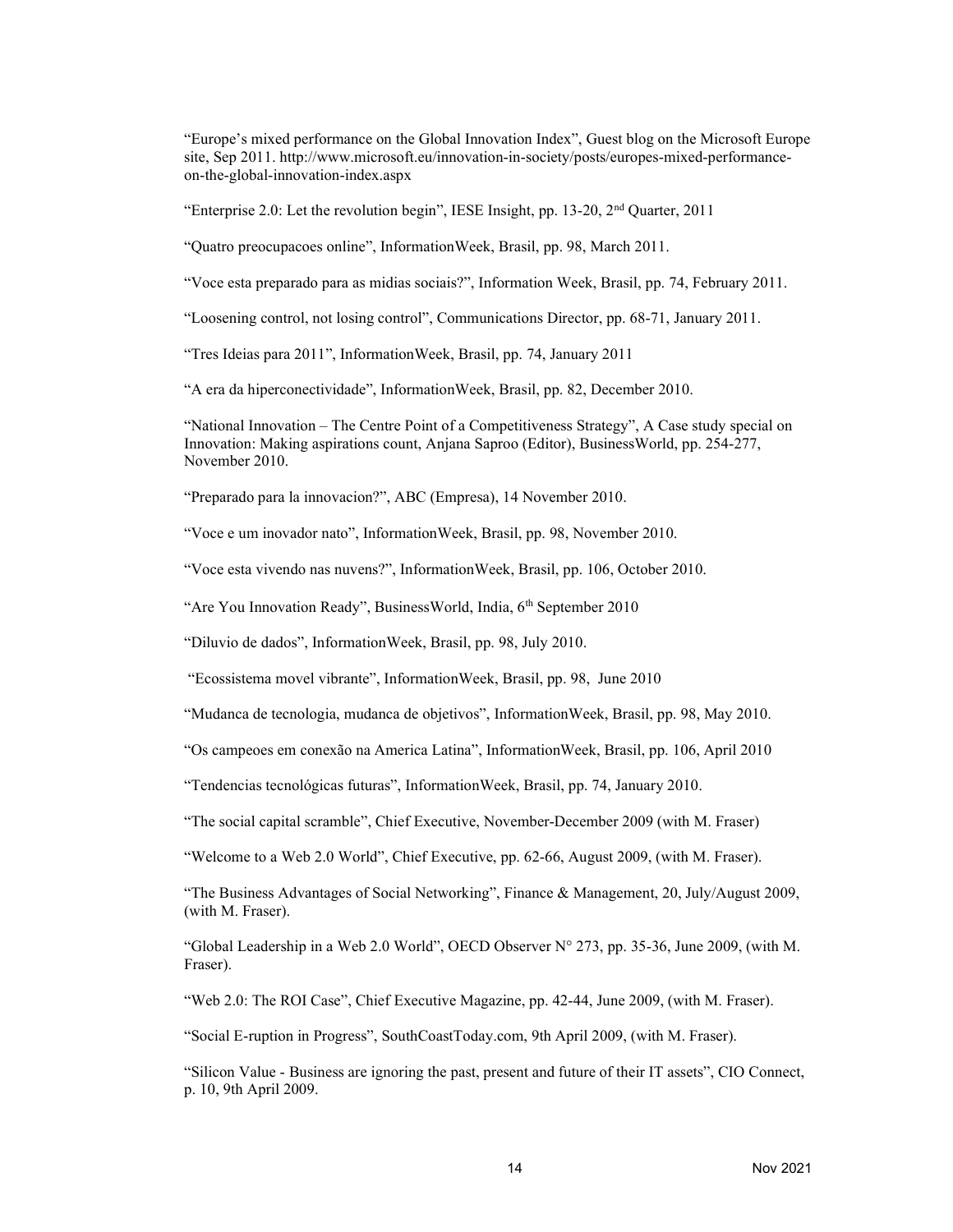"Barack Obama's "Citizen's Briefing Book", Infonomics Magazine, March/April 2009, (with M. Fraser).

"Barack Obama's "Citizen's Briefing Book", aiim.org, March/April 2009, (with M. Fraser).

"Social E-Ruption - 7 Ways Social Networking Is Changing the Way We Live, Work, and Play!", ComputerUser, web, 26th, March, 2009, (with M. Fraser).

"Should CEOs take Social Media Seriously?", Sobel Media, 12th March, 2009, (with M. Fraser).

"Should CEOs Facebook and Twitter? Yes", Rich Gee Coaching, 12th March 2009, (with M. Fraser).

"Yes, CEOs Should Facebook And Twitter - Web 2.0 is no longer just for teenagers", SmartBrief, 12th March 2009, (with M. Fraser).

"Yes, CEOs Should Facebook And Twitter - Web 2.0 is no longer just for teenagers", Internet Marketing Report, 11th March 2009, (with M. Fraser).

"Yes, CEOs Should Facebook And Twitter - Web 2.0 is no longer just for teenagers", Forbes, 11th March 2009, (with M. Fraser).

"When job seekeers invade Facebook", The McKinsey Quarterly: The Online, March 2009, (with M. Fraser).

"Web 2.0: Security threat to your company?" SC Magazine US, 17th February 2009 (with M. Fraser).

"How Social Media Helped Barack Obama to Become the Most Powerful Man", News Blaze, 28th January 2009. (with M. Fraser)

"Online social networking: The productivity paradox", HR Zone, 27th January 2009. (with M. Fraser)

"The Economic Observer (China)", Nov. 29th, 2008. (with M. Fraser) "Online Social Networking op-ed", China Business Weekly, November  $26<sup>th</sup>$ , 2008. (with M. Fraser)

"Coping with financial crisis via online social networks", The Jakarta Post, November  $24<sup>th</sup>$ , 2008. (with M. Fraser)

"Opinion: Obama and the Facebook Effect – His masterful use of Web tools helped him win the presidency", Mediaweek, November 24<sup>th</sup>, 2008. (with M. Fraser)

"Barack Obama and the Facebook Election", U.S. News & World Report, November 19th, 2008. (with M. Fraser)

"Obama and the 'Facebook Effect'", MediaPost Publications, November 17<sup>th</sup>, 2008. (with M. Fraser)

"Online Social Networking: The Strength of Weak Ties", Mideast Youth, November 15<sup>th</sup>, 2008. (with M. Fraser)

"Obama's win means future elections must be fought online", 3.4 Technologies, November  $7<sup>th</sup>$ , 2008. (with M. Fraser)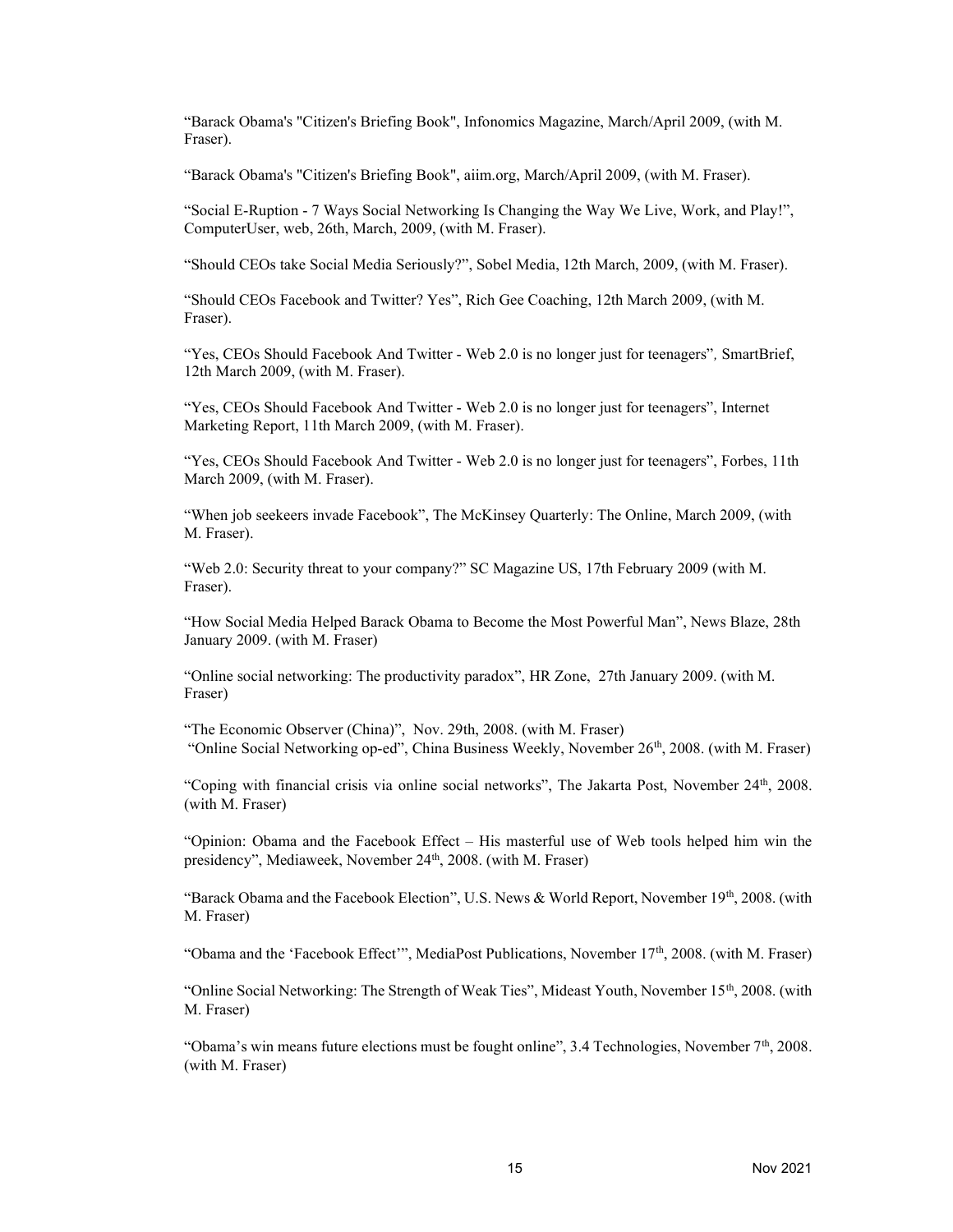"Obama's win means future elections must be fought online", The Guardian, November 7<sup>th</sup>, 2008. (with M. Fraser)

"Online Social Networking and the Economic Crisis", Chief Executive, November 2nd, 2008. (with M. Fraser)

"Sociale netwerksites profiteren van crisis", Medialogue, October 30<sup>th</sup>, 2008. (with M. Fraser)

"Coping with the economic crisis through online social networking", Bongkok Post, October  $26<sup>th</sup>$ , 2008. (with M. Fraser)

"Social networking sites thriving in tough times", Business Times, October 24th, 2008. (with M. Fraser)

"Um quimono aberto", Information Week Brasil, September 10<sup>th</sup>, 2008.

"2008 ASEAN CIO Leadership Study-The Changing Role of the CIO: From Technology Excellence to Business Impact", study published by eLab, July 2008. ([http://www.insead.edu/facultyresearch/centres/elab/publications/docs/IBM%20report%20rev2%2029%20July](http://www.insead.edu/facultyresearch/centres/elab/publications/docs/IBM%20report%20rev2%2029%20July%2008.pdf) %2008.pdf)

"What's your Software worth?", Chief Executive, July/August 2008.

"A eleiçao do Facebook", Information Week Brasil, July 22<sup>nd</sup>, 2008.

"O CIO no papel de diretor de inovaçoes", Information Week Brasil, June 13, 2008

"Promover o acesso universal aos benficios sociais" Information Week Brasil, May  $12<sup>th</sup>$ , 2008.

"Revoluçao no deserto" Information Week Brasil, April 11<sup>th</sup>, 2008.

"Qatar: Leveraging Technology to Create a Knowledge-Based Economy in the Middle East", in "The Global Information Technology Report 2007-2008: Fostering Innovation through Networked Readiness", S. Dutta and I. Mia (Editors), pp. 133-143, Palgrave Macmillan, April 2008. (with Hessa Al-Jaber)

"Singapore: Building an Intelligent Nation with ICT", in "The Global Information Technology Report 2007-2008: Fostering Innovation through Networked Readiness", S. Dutta and I. Mia (Editors), pp. 121-131, Palgrave Macmillan, April 2008. (with Ng Cher Keng, Ong Ling Lee and Tanya Tang).

"DAVOS atua como rede social" Information Week Brasil, March 14th, 2008. "Ganhando em valor : seus ativos intagiveis de software" Information Week Brasil, Jan 18th, 2008.

"Recognizing the True Value of Software Assets", study published by eLab, Nov 2007 ([http://www.insead.edu/facultyresearch/centres/elab/publications/docs/Insead%20report4.pdf\)](http://www.insead.edu/facultyresearch/centres/elab/publications/docs/Insead%20report4.pdf)

"Ganhando com a agilidade" Information Week Brasil, October 22nd, 2007.

"Gerenciando a expansao para atingir um desempenho notavel" Information Week Brasil, September, 2007

"Uma agenda de inovaçao para as pequenas empresas" Information Week Brasil, Aug 23, 2007.

"O mundo nao é plano para todos" Information Week Brasil, July 26, 2007.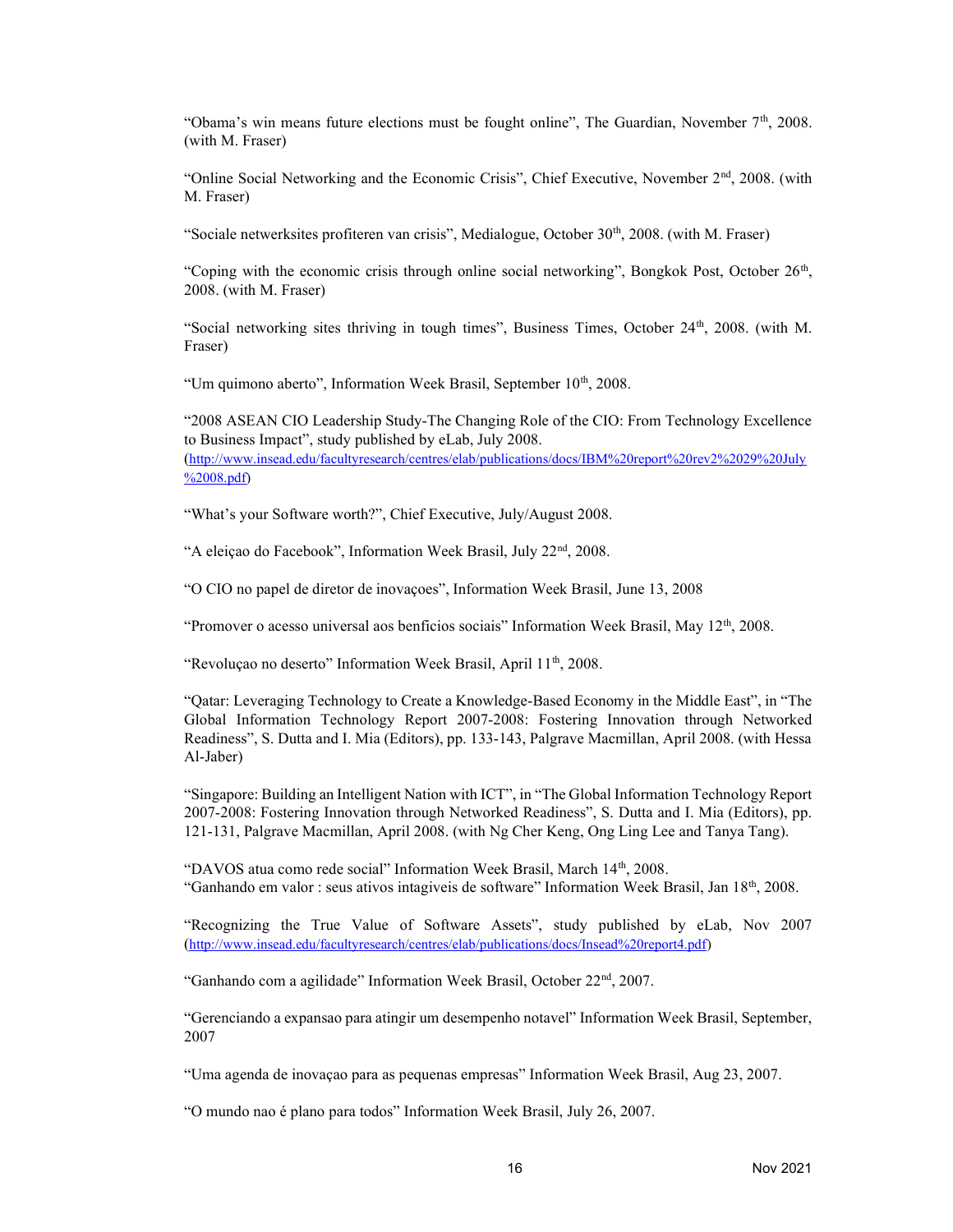"Pronto para a era da conexao em rede?" Information Week Brasil, April 27, 2007.

"Leapfrogging with Technology for Innovation and Wealth", The Marker, April 4<sup>th</sup>, 2007 (with I. Mia).

"Estonia: A Sustainable Success in Networked Readiness", in "The Global Information Technology Report 2006-2007: Connecting to the Networked Economy", Soumitra Dutta and Irene Mia (Editors), pp. 81-90, Palgrave Macmillan, March 2007.

"Promoting Technology and Innovation: Recommendations to Improve Arab ICT Competitiveness", The Arab World Competitiveness Report 2007, Margarita Drzeniek Hanouz, Sherif El Diwany and Tarik Yousef (Editors), World Economic Forum, pp. 81 – 96, March 2007 (with Zeinab Karake-Shalhoub and Geoffrey Samuels).

"Technology for Progress", Business Standard, March 30, 2007 (with I. Mia).

"The worlds's top innovators", World Business, pp. 26-37, Jan-Feb 2007 (with Simon Caulkin).

"A Internet conecta PESSOS, nao computadores", InformationWeek Brasil, pp. 50, 16 Feb 2007.

"Foreword" for the book: The Diffusion of E-commerce in Developing Economies, by Zeinab Karake Shalhoub and Sheikha Lubna Al Qasimi, Edward Elgar, Cheltenham UK, 2006.

"Melhorar o desempenho para a inovacao, Information Week brasil, pp 44-45, 24 Jan, 2007

"Inovacao é o que você consegue quando combina intelcto com paixao, Precisamos de pessoas inteligentes, capacitadas" Information Week Brasil, Dec 14, 2006.

"A inovacao se torna Global", InformationWeek Brasil, pp. 50, 10 Nov. 2006.

"Finlandia: inspiracao para a inovacao", InformationWeek Brasil, pp. 50, 13 Oct. 2006.

"Uma Revolucao na inovacao", InformationWeek Brasil, pp. 50, 14 Sep. 2006.

"Benchmarking Network Readiness", Asian Management Review, pp. 62-71, Vol 1, Issue 2, April – June 2006 (with A. Jain).

"The Right to Internet Access: A Knowledge-Based Economy in Europe", think:act, Vol. 2, Issue 2, August 2005, pp. 21-22, Executive Magazine published by Roland Berger Strategy Consultants.

"The E-Alignment of the New EU Member States: An Assessment Within the eEurope 2005 Framework", in The European e-Business Report, Hannes Selhofer (Editor), European Commission/Enterprise Publications, September 2004 (with A.Jain).

"Making Sense of Customer Relationship Management Strategies in a Technology-Driven World", in Organizations as Knowledge Systems, Learning and Dynamic Capabilities, H. Tsoukas and N. Mylonopolous (Eds.), pp. 276-297, .Palgrave Macmillan Ltd., Hampshire, UK, 2004 (with T.Evgeniou and V. Anyfioti).

"Challenges for Information and Communication Technology Development in the Arab World", in The Arab World Competitiveness Report 2002-2003, Editors: Peter Cornelius and Klaus Schwab, New York, Oxford University Press, pp. 180-203, 2003. (with Charles El-Hage, Karim Sabbagh and Paola Tarazi)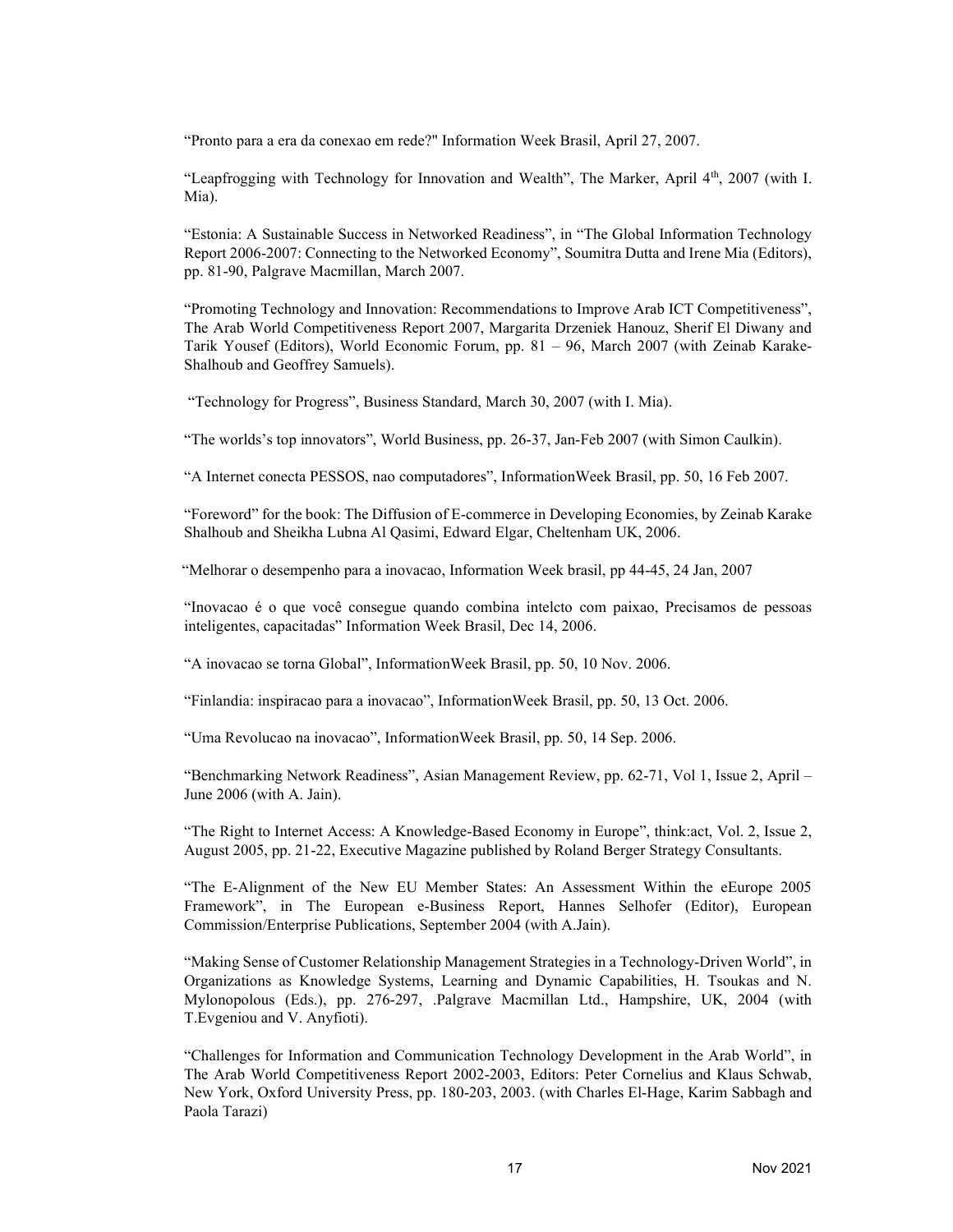"The Networked Readiness of Nations", in Peter K. Cornelius, Klaus Schwab and Michael Porter (Eds.), The Global Competitiveness Report 2002-2003, New York, Oxford University Press, pp. 277- 294, January 2003. (with Amit Jain)

"The Networked Readiness of Nations", in "The Global Information Technology Report 2002-2003: Readiness for the Networked World", Editors: Soumitra Dutta, Bruno Lanvin and Fiona Paua, World Economic Forum/Oxford University Press, New York. Pp. 2-25. February 2003 (with Amit Jain).

"ICT Challenges for the Arab World", in "The Global Information Technology Report 2002-2003: Readiness for the Networked World", Editors: Soumitra Dutta, Bruno Lanvin and Fiona Paua, World Economic Forum/Oxford University Press, New York. pp. 116-131. February 2003 (with Mazen Coury).

"Driving the e-Economy: Contrasting Approaches in the United States, Europe and Japan", in "The Global Information Technology Report 2002-2003: Readiness for the Networked World", Editors: Soumitra Dutta, Bruno Lanvin and Fiona Paua, World Economic Forum/Oxford University Press, New York. Pp. 2-25. February 2003 (with Mark Melford and Constantin Van Orange-Nassau)

"Using Offshore Software Development to Drive Value: The Experience of Motorola in India". The Knowledge Economy in India. Frank-Jürgen Richter and Parthasarathi Banerjee (Eds). Pages: 87-105. Palgrave, MacMillan, January 2003.

"Music on the Internet: Transformation of the Industry by Sony, Amazon.com, MP3.com, and Napster" Strategic Management: Concepts and Cases. Arthur A. Thompson, Jr. and A.J. Strickland (eds.). Irwin/McGraw-Hill. 13th Edition, Vol. 3. 2002 (with Luk Van Wassenhove)

"The Importance of Organizational Leadership for Creating Technology Excellence", Global Network Readiness Report, G. Kirkman, P. Cornelius, J. Sachs and K. Schaub (Eds), pp. 54-61, Oxford University Press, 2002.

"Music on the Internet: Transformation of the Industry by Sony, Amazon.com, MP3.com, and Napster", Strategic Management: Concepts and Cases, 13<sup>th</sup> Edition, by Arthur A. Thompson, Jr. and A.J. Strickland, III, Irwin/McGraw-Hill, 2002. (with Luk Van Wassenhove)

"Zeitungen gehen online: Eine Herausforderung für alte Medien", In: Zukuenftige Geschaeftsmodelle - Konzept und Anwendung in der Netzoekonomie, T. Bieger, N. Bickhoff, R. Caspers, D. zu Knyphausen-Aufseb and K. Reding (Editors), pp. 117-150, Springer Verlag, Berlin, New York 2002. (Newspapers going online: A new challenge for old media, in: Future Business Models - Theory and Practice in the Net Economy, T. Bieger, N. Bickhoff, R. Caspers, D. zu Knyphausen-Aufseb and K. Reding (Editors), Springer Verlag, Berlin, New York 2002.

 "eBanking and Internet Security: Are Smartcards a Smart Solution", in Management Handbuch eBanking, Jurgen Krumnow and Thomas A. Lange (Eds.), Schaffer Roeschel Verlag Stuttgart, pp. 413-432, 2001.

"Auto-by-Tel and General Motors: David and Goliath", Cases in Electronic Commerce, Sidney Laurence Huff, Michael Wade, Scott L. Schneberger, Irwin/Mc-Graw Hill, 2001 (with A. De Meyer)

"Knowledge Management at Arthur Andersen (Denmark): Building Assets in Real Time and in Virtual Space" in Knowledge Management and Business Model Innovation, Y. Malhotra (ed.), Idea Group Publishing, 2001.

"E-Commerce: Market of the Future", Deutschland, pp.  $20 - 25$ , No. 3, June/July 2000.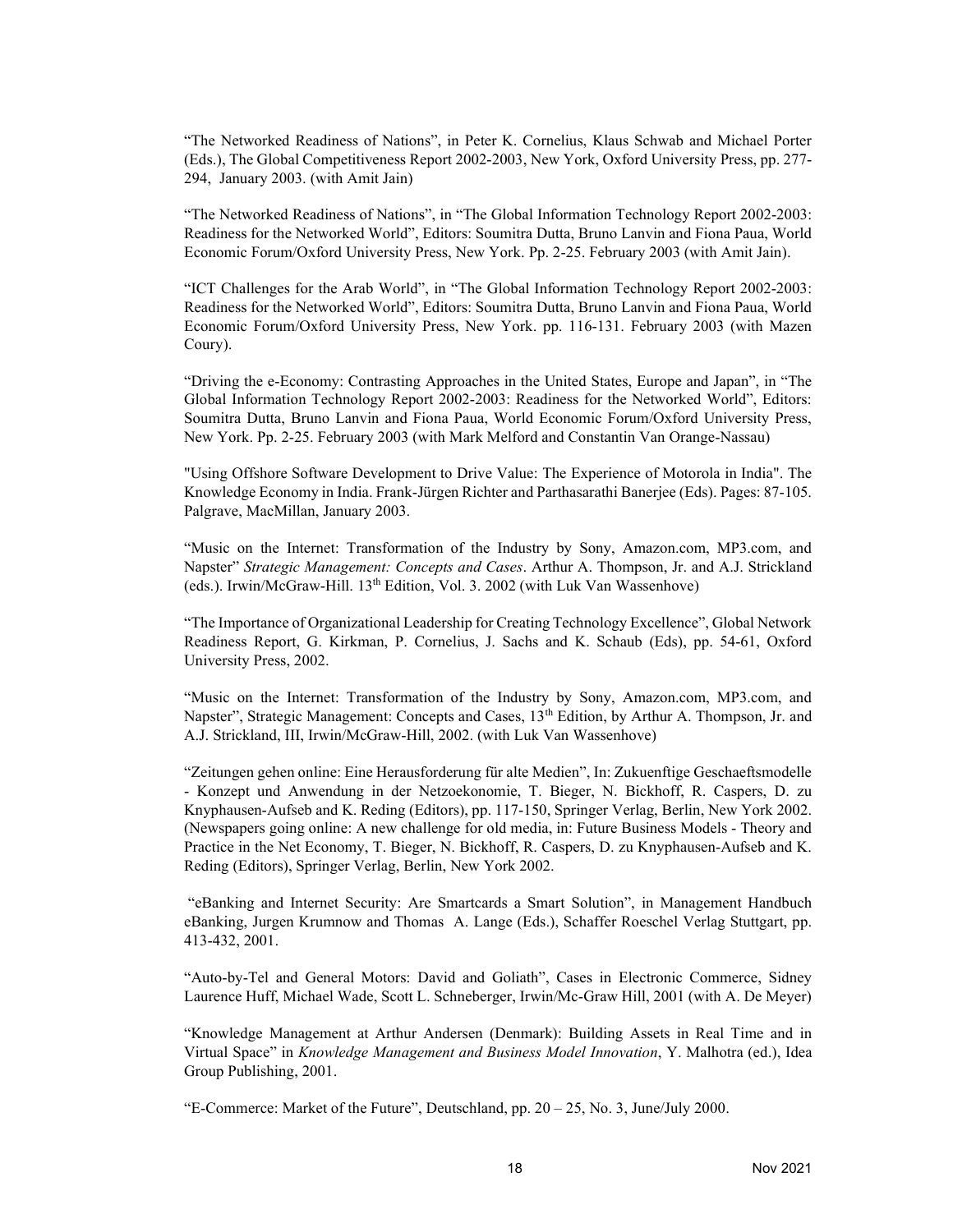"Lessons from Internet Leaders", Mastering Information Management, Editors: D. A. Marchand, T. H. Davenport and T. Dickson, FT Prentice Hall, pp. 317 – 320, 2000.

"Lessons from Internet Leaders", Financial Times, 5 April 1999.

"BRANDFRAME: A Marketing Management Support System for the Brand Manager", in Marketing Management Support Systems, B. Wierenga & G. Van Bruggen (eds.), Kluvwer Academic Publishers, Holland, 1999 (with B. Wierenga and A.Dalebout)

"Fit fur die Globalisierung- Chefsache IT-Management", Impulse, pp. 82-85, January 1999. [\(www.impulse.de\)](http://www.impulse.de).

"Software Best Practice: Is Europe Improving?", Software in Focus, Issue 3, July 1998 (with M. Lee and L. Van Wassenhove).

"The Global Internet 100 Survey 1998", Information Strategy, The Economist Group, June 1998 (with A. Segev).

"Software Excellence", Chief Executive, January/February 1998 (with L. N. Van Wassenhove).

"The Global Internet 100", Information Strategy, The Economist Group, June 1997 (with R. Evans and A. Segev).

"Europe Fails to Crack the Code", Information Strategy, pp. 26-27, May 1997.

"Knowledge Based Management: wat is er dan wel zo nieuw?", Management Jaarboek, 1997 (with Arnoud De Meyer).

"The ESA Initiative for Software Productivity Benchmarking and Effort Estimation", ESA Bulletin, European Space Agency, 87, pp. 84-88, 1996 (with D. Greves, B. Schreiber, K. Maxwell and L. Van Wassenhove).

"Time for Action", *Information Strategy*, The Economist Group, Vol. 1, No. 1, p. 58, October 1996.

"Integrating Global Commercial Operations with Information Technology at BP Chemicals", in Competing through Information Technology: Strategy and Implementation, T. Jelassi (ed.), Prentice Hall, 1994.

"BP Chemicals' Commercial System: IT Risk and Project Management", in Strategic Information Systems: A European Perspective, C. Ciborra and T. Jelassi (eds.) John Wiley, 1994 (with T. Jelassi)

"BP Chemicals' Commercial System: Project Implementation and Risk", in Strategic Information Systems: A European Perspective, C. Ciborra and T. Jelassi (eds.) John Wiley, 1994 (with T. Jelassi and N. Valentine)

"BP Chemicals' Commercial System: A Strategic Transition", in Strategic Information Systems: A European Perspective, C. Ciborra and T. Jelassi (eds.), John Wiley, 1994 (with T. Jelassi and N. Valentine)

"Integrating Case-based reasoning in Multi-Criteria Decision Support Systems", Decision Support Systems: Experiences and Expectations, T. Jelassi et al (eds.), Elsevier, North-Holland, 1992 (with A. Angehrn)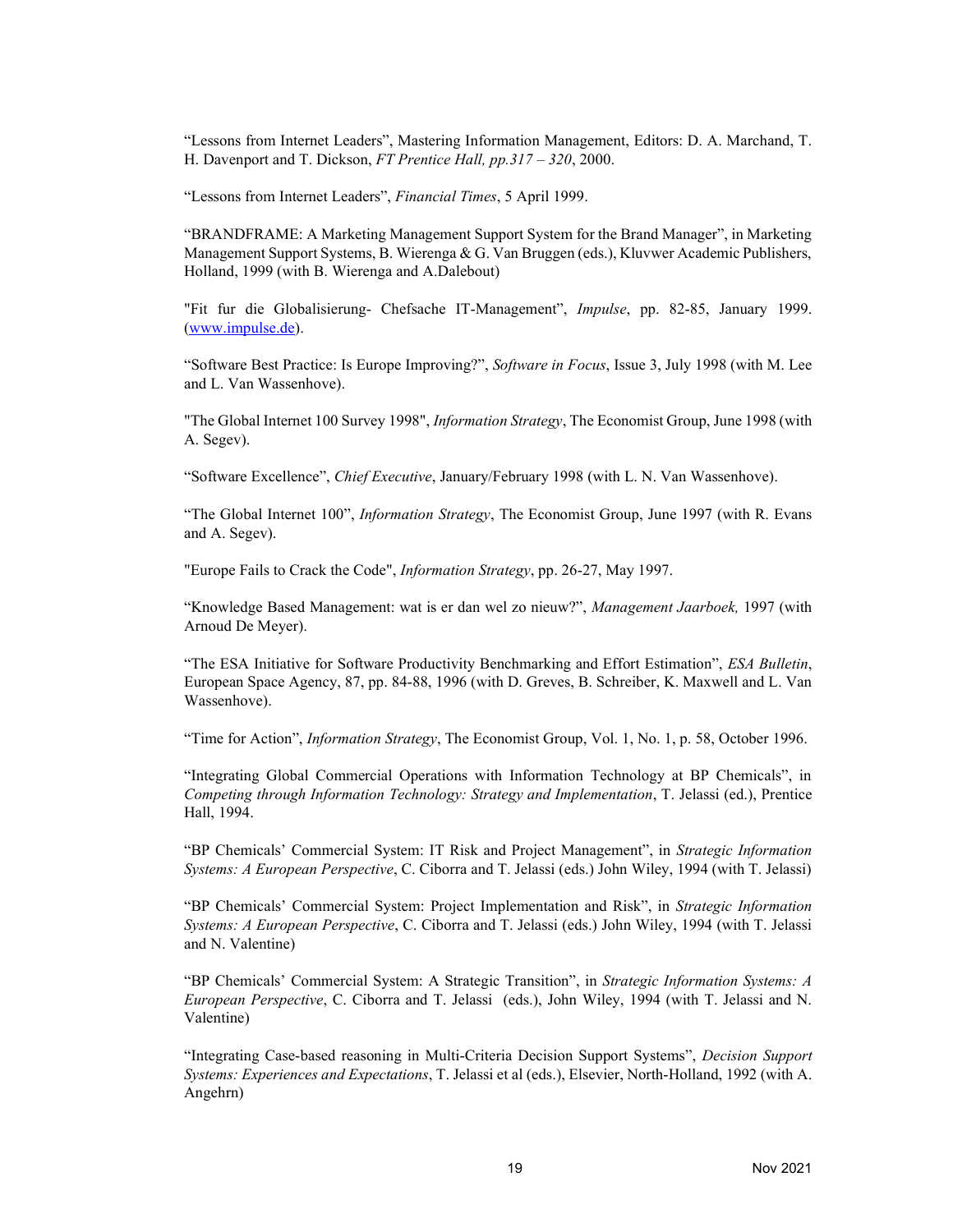#### (BUSINESS SCHOOL) CASE STUDIES

(All cases have been published by INSEAD and are distributed by the Case Center, an international clearinghouse for cases from business schools worldwide. Most cases also have associated teaching notes that have been published.)

"Eli Lilly in social media and Web 2.0", 2011.

"Technology Strategy at Banco Comercial Portugues (2003), 2005" (With P. Verdin)

"Banco Comercial Portugues in 2000 (A): New Frontiers for Local Champion", 2005. (With P. Verdin)

"Banco Comercial Portugues in 2002 (B): Frontiers nearer Home", 2005. (With P. Verdin)

"Infosys: Leveraging the Global Delivery Model", 2004.

"Universitat Oberta de Catalunya (UOC): A University without Distance", 2004. (With P. Verdin)

"Online Music (A): Napster Faces the Music", 2004

"Online Music (B): Whistling a New (i) Tune", 2004

"Online Music (C): The "Napsterization" of Movies", 2004

"Bouygues Telecom (A) and (B): Navigating the Mobile Data Space", 2004.

"eBay International", 2004 (with Subramanian Rangan) Reprinted in: "Strategies for E-Business: Creating Value through Electronic and Mobile Commerce (Concepts and Cases)", T. Jelassi and A. Enders, Prentice Hall, pp. 532-538, October 2004.

"eBay Strategy (A)", 2004 (with Subramanian Rangan) Reprinted in: "Strategies for E-Business: Creating Value through Electronic and Mobile Commerce (Concepts and Cases)", T. Jelassi and A. Enders, Prentice Hall, pp. 514-523, October 2004.

"eBay Strategy (B)", 2004 (with Subramanian Rangan) Reprinted in: "Strategies for E-Business: Creating Value through Electronic and Mobile Commerce (Concepts and Cases)", T. Jelassi and A. Enders, Prentice Hall, pp. 524-531, October 2004.

"Technology Strategy at Banco Comercial Portugues (2004)"

"Banco Comercial Portugues in the Year 2000", 2003 (with Paul Verdin)

"Xerox: Building, Sustaining and Monetizing Knowledge Management", 2003 (with Luk Van Wassenhove and Anne Laure Fayard)

"DoubleClick, Inc: A Strategic Transformation", 2002 (with Theodoros Evgeniou) Reprinted in: "Strategies for E-Business: Creating Value through Electronic and Mobile Commerce (Concepts and Cases)", T. Jelassi and A. Enders, Prentice Hall, pp. 433-448, October 2004.

"ING Direct – Redefining Direct Banking", 2002.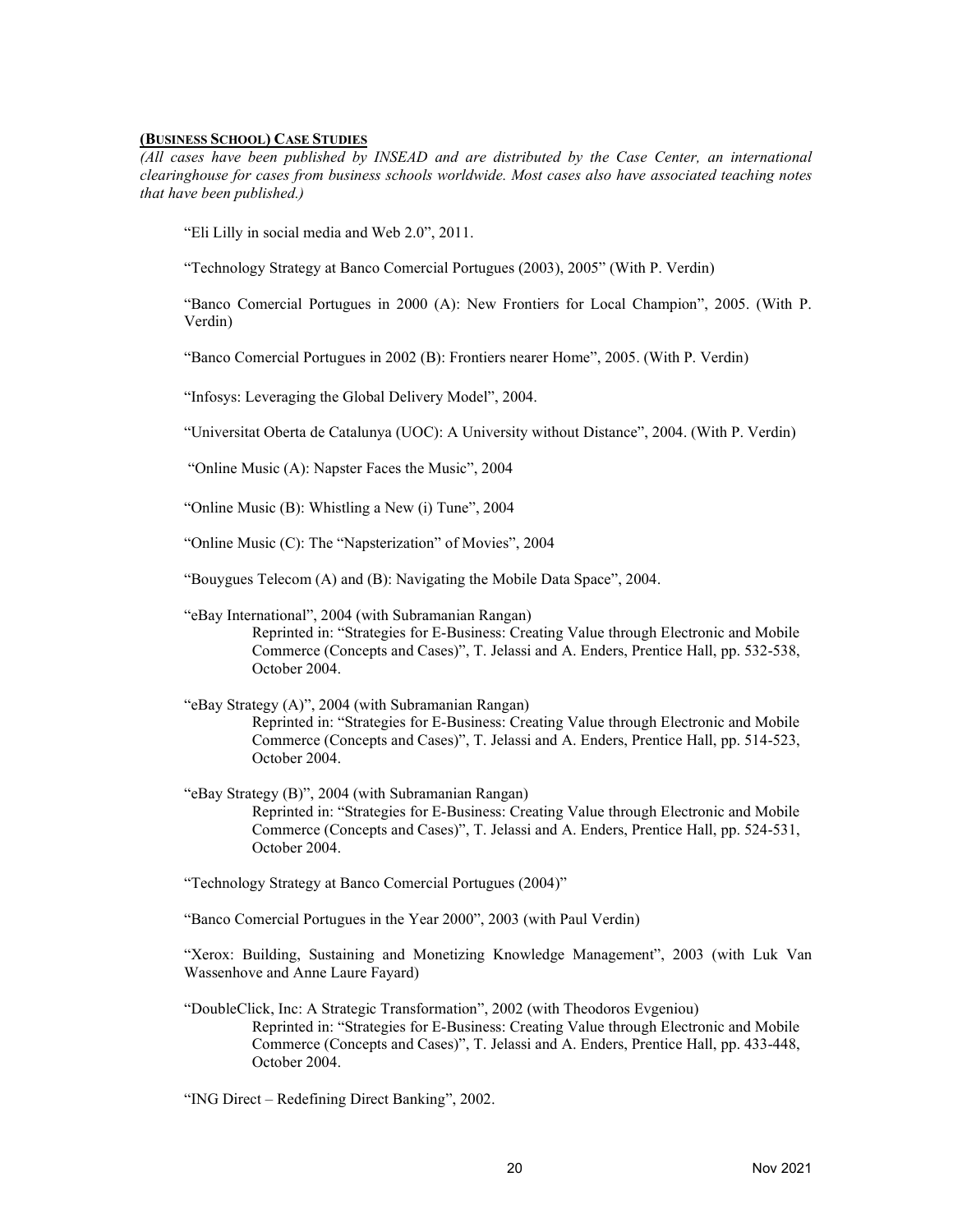"Terra Lycos: Creating a Global and Profitable Integrated Media Company", 2002. Reprinted in: "Strategies for E-Business: Creating Value through Electronic and Mobile Commerce (Concepts and Cases)", T. Jelassi and A. Enders, Prentice Hall, pp. 400-419, October 2004.

"e-Banking and Smartcards: A Smart Solution?", 2001, (Technical Note)

"Bluetooth: Technology, Promise and Hype", 2001 (with E. Angles, E. de Bridiers, L. Preugschas, C. Quintana and M. Schreurs) (Industry Note)

"Friends Provident: A Balanced Scorecard for IT Performance Management (B)", 2001 (with L. Van Wassenhove and J-F. Manzoni)

"Friends Provident: A Balanced Scorecard for IT Performance Management (A)", 2000 (with L. Van Wassenhove and J-F. Manzoni)

"Music on the Internet: Transformation of the industry by Sony, Amazon.com, MP3.com and Napster", 2000 (with L. Van Wassenhove)

"Xerox: Building a Corporate Focus on Knowledge", 2000 (with L. Van Wassenhove)

"Judo Economics Exercise: Challenging at State-Owned Enterprise", 2000 (with D. Wegiel and P. Vaaler) (with teaching note)

"Smartcards & Electronic Commerce", 1999

"LOT Polish Airlines (A): Adapting to a Revolution", 1999 (with D. Wegiel and P. Vaaler) (with teaching note)

"LOT Polish Airlines (B): Competing with Private Challengers", 1999. (with D. Wegiel and P. Vaaler) (with teaching note)

"Motorola and Software Excellence: Life Beyond Level CMM Level 5", 1999. (with Luk Van Wassenhove)

"Auto-by-Tel and General Motors: David and Goliath" 1998. (with Nassim Dagher and Arnoud De Meyer)

"Peapod and Streamline: Pioneers in Online Retailing" 1998. (with Nassim Dagher and Arnoud De Meyer)

"E-Trade, Charles Schwab and Yahoo!: The Transformation of On-line Brokerage" 1998. (with Nassim Dagher and Arnoud De Meyer) (Forthcoming: Michael A. Hitt, R. Duane Ireland, Robert E. Hoskisson, Strategic Management: Competitiveness and Globalization, 4e, South-Western College Publishing, : July 1, 2000)

"Celebrity Sightings" 1998. (with A. De Meyer)

"LOT Polish Airlines and the Internet: Flying High in Cyberspace", 1998. (with P. Evrard and A. De Meyer)

"Xerox France (2000): A Race Without a Finish Line", 1998.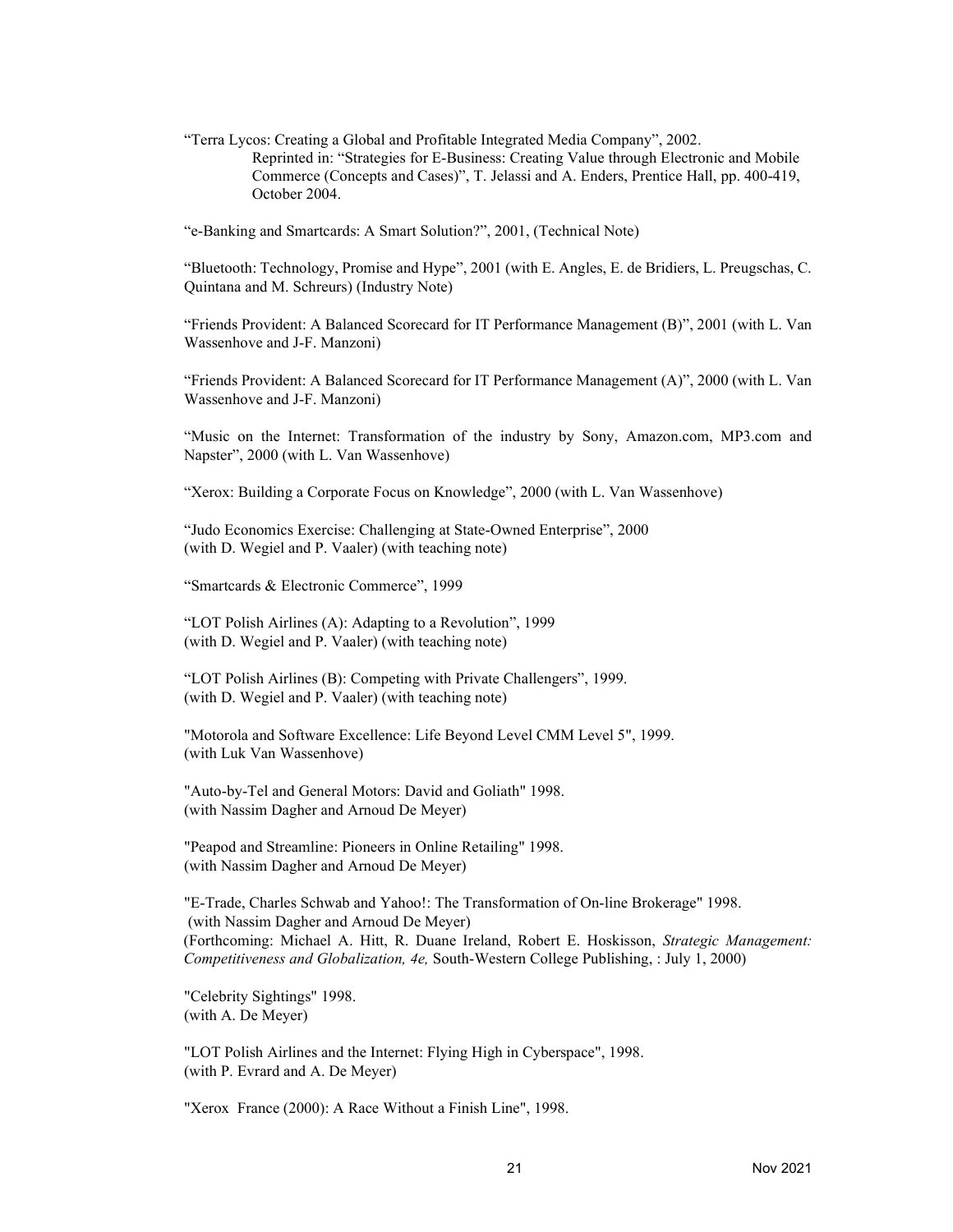(with E. Yucesan)

 "Kansallis Bank (Finland): Managing a Large Scale Systems Migration Project", 1997. (with P. Forselius and L. N. Van Wassenhove)

" Taco Bell: Reengineering the Business (A) (1983-1995)", 1997. " Taco Bell: Reengineering the Business (B) (1995-1997)", 1997. (with N. Moe)

"The Transformation of TSB Bank (A): Industry Background", 1997. "The Transformation of TSB Bank (B): The First Wave (1989-1991)", 1997. "The Transformation of TSB Bank (C): Change Teams", 1997. "The Transformation of TSB Bank (D): The Second Wave (1992-1995)", 1997. (with F. Gee and J.F. Manzoni)

"Knowledge Management at Arthur Andersen (Denmark): Building Assets in Real Time and Virtual Space", 1997.

(with A. De Meyer)

To be reprinted in:. Managing the Global Corporation: Case Studies in Strategy and Management, Jose de la Torre, Yves Doz and Timothy Devinney (Editors) Forthcoming 1999/2000.

"Rank Xerox France (A): The Logistics Process", 1996. "Rank Xerox France (B): Designing the Integrated Supply Chain", 1996. "Rank Xerox France (C): The New Organizational Architecture", 1996. (with E. Yucesan)

"Tele Danmark EDB: Building a Strategic Information Architecture", 1995. (with B. Chakravarthy)

"Automobiles Citroen (A): Transforming the Factory", 1995. "Automobiles Citroen (B): ECIA", 1995. "Automobiles Citroen (C): The Logistics Charter at Rennes-La Janais", 1995. (with E. Yucesan and C. Terwiesch)

"Aligning IT with the Business: Banco Comercial Portugues and Continental Bank", 1994.

"Friends Provident: New Business Process Redesign", 1994. (with J. Teboul)

"Friends Provident: Reengineering Customer Services ", 1994. (with J. Teboul) (Condensed version also available) Reprinted in:. Strategic Management, John A. Pearce II and Richard B. Robinson, Jr., pp. 4- 1 to 4-21, Irwin, Chicago,1997.

"Banking on Technology at Banco Comercial Portugues, 1994. (with Y. Doz)

"Information Needs for Gastronome", 1994.

"Information Systems Strategy at Stratex", 1993.

"Integrating Global Commercial Operations with Information Technology at BP Chemicals", 1993 (with T. Jelassi)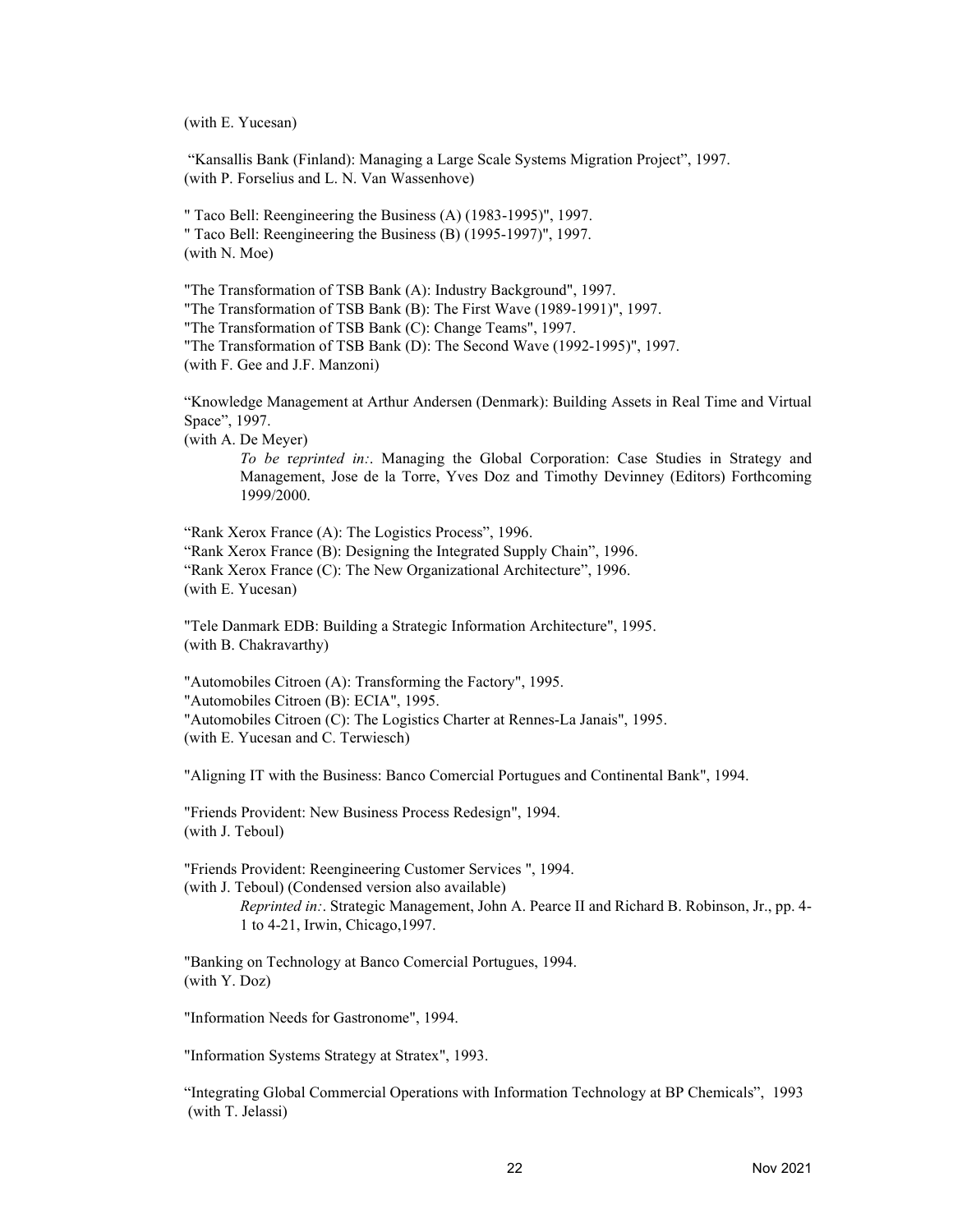"BP Chemicals' Commercial System: IT Risk and Project Management", 1991 (with T. Jelassi and N. Valentine)

"BP Chemicals Commercial System: A Strategic Transition", 1991 (with T. Jelassi and N. Valentine). (with Teaching Note)

"BP Chemicals Commercial System: Project Implementation and Risk", 1991. (with T. Jelassi and N. Valentine). (with Teaching Note)

### **SELECTED PRESS MENTIONS**

(This list covers press mentions during the period January 2006 - June 2014. Each year, my research reports, The Global Information Technology Report/The Network Readiness Index and the Global Innovation Index get extensive visibility in the global media. They are not included in the list below. The list below also does not include most press mentions in my role as Dean of Johnson and of the SC Johnson College of Business at Cornell University.)

"The Long Reach of Big Data", Interviewed for article in The Peak Magazine, June 2014.

"New York City beefs up Innovation Sector with Cornell Grad School", Interviewed for article in The Edge Magazine, May 2014.

"In the new Internet world, a demand for reliable information and security", Interview with Knowledge@Wharton, 11th June, 2013. <http://bit.ly/14WSLIm>

"Africa's digital divide: still gaping", mentioned by Peter Vanham, Financial Times blog, April 15, 2013. <http://on.ft.com/1e6Jh2a>

"US IT competitiveness continues to slip", mentioned by Joel Schectman, Wall Street Journal blog, April 10, 2013. <http://stream.wsj.com/story/latest-headlines/SS-2-63399/SS-2-208833/>

"Die Schweiz an der Spitze von Europa-dominiertem Innovationsindex", EurActiv, 8th July 2011

"Europe is innovative. But…", mentioned by Riva Froymovich, Wall Street Journal Blogs, July 5, 2011. <http://blogs.wsj.com/brussels/2011/07/05/europe-is-innovative-but/>

"Most Innovative Countries 2011 by INSEAD", EnzineMark, 6th July 2011

"Europe is innovative. But...", mentioned by Riva Froymovich, The Wall Street Journal,  $5<sup>th</sup>$  July 2011

"Switzerland Ranked World's Most Innovative Nation", The Wall Street Journal, 30<sup>th</sup> June 2011

"Make technology and policy work hand-in-hand to ensure online privacy", mentioned by Anna Jenkinson, Science Business, 20<sup>th</sup> June 2011

"Criadores de conteudo on-line precisam ser orientados", mentioned by Jordana Viotto, Empregos, 25th May 2011

"Taiwan, China Jump in Tech Ranking, While India Slips", The Wall Street Journal, 13th April 2011

"U.S. Lagging in Using Technology, Study Shows", mentioned by John Markoff, The New York Times,  $12<sup>th</sup>$  April 2011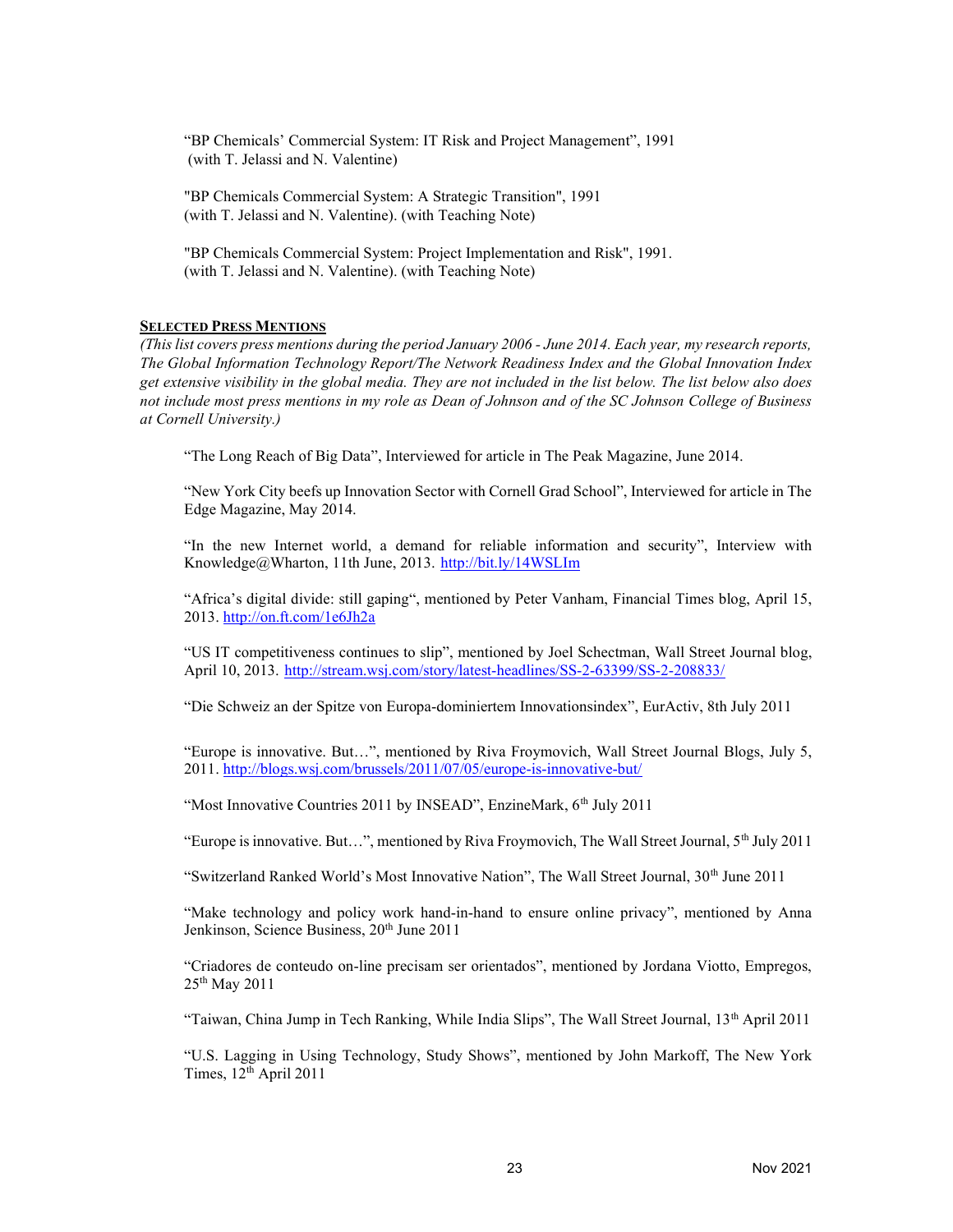"Global Internet Culture Emerges", mentioned by Mathew J. Schwartz, Information Week, 28 April 2011

"Something for the Weekend", mentioned by Della Bradshaw, FT.com,  $27<sup>th</sup>$  April 2011

"Singapore's a close second in network readiness index", The Business Times, 14<sup>th</sup> April 2011

"Sweden remains in top spot as Asian Economies improve rapidly", The Straits Times, 14th April 2011

"Brasil sobe para 56° Posiçao no Ranking Global de Tecnologia da Informaçao", Portal Fator Brasil, 13th April 2011

"Necessity is the mother of innovation", Business Today,  $17<sup>th</sup>$  February 2011

"India may become a superpower in 2025", The Economic Times,  $9<sup>th</sup>$  February 2011

"E inutil fugir das midias sociais, diz especialista", mentioned by Fernando Scheller, O Estado de Sao Paulo, 11<sup>th</sup> November 2011

"FB, YouTube and the Indian CEO", mentioned by Rohit Bansal, The Pioneer, 3<sup>rd</sup> November 2011

"OECD: Branch campuses are 'hollows shells'", mentioned by Yojana Sharma, University World News, 14<sup>th</sup> September 2010

 "Indian mindset is about being risk-averse: Soumitra Dutta", mentioned by Ravi Teja Sharma, The Economic Times, 24<sup>th</sup> June 2010

"Soumitra Dutta: Inovacija je najbolji pristup izlasku iz krize", mentioned by Barbara Slade, Jutarnjilist, 23rd April 2010

"Soumitra Dutta: Srce poslovanja mora biti ideja", mentioned by Viktor Vresnik, Jutarnjilist,  $23<sup>rd</sup>$  April 2010

"Soumitra Dutta govorit ce o poslovnim rizicima, konkurentnosti i inovacijama", mentioned by Goran Vugrinec, Jutarnjilist, 8th March 2010

"Cosi parlo Soumitra Dutta "Le piccole impreses sono in ritardo sul Web", Rassegna Stampa, 19<sup>th</sup> April 2010

"Singapore ranked second most networked economy"Business Times Singapore/ Three Minute Digest, 31<sup>st</sup> March 2010

"TIC-Rapport du Forum Economique mondial et l'Institut européen d'administration", La Presse.tn, 29th March 2010

"India ranks 43rd in most networked economy list", Yahoo! India, 26<sup>th</sup> March 2010

"WSJDEBATE: Do Private Universities Beat State-Sponsored Institutions

in Strengthening the Knowledge Society? "mentioned by Kriti Gupta, The Wall Street Journal, 26<sup>th</sup> March 2010

"INSEAD: Danes Superb at Innovation", Copenhagen Capacity,  $15<sup>th</sup>$  March 2010

"Iceland tops innovation index, India slides to 56th position" mentioned by Jacob P. Koshy, Livemint, 4<sup>th</sup> March 2010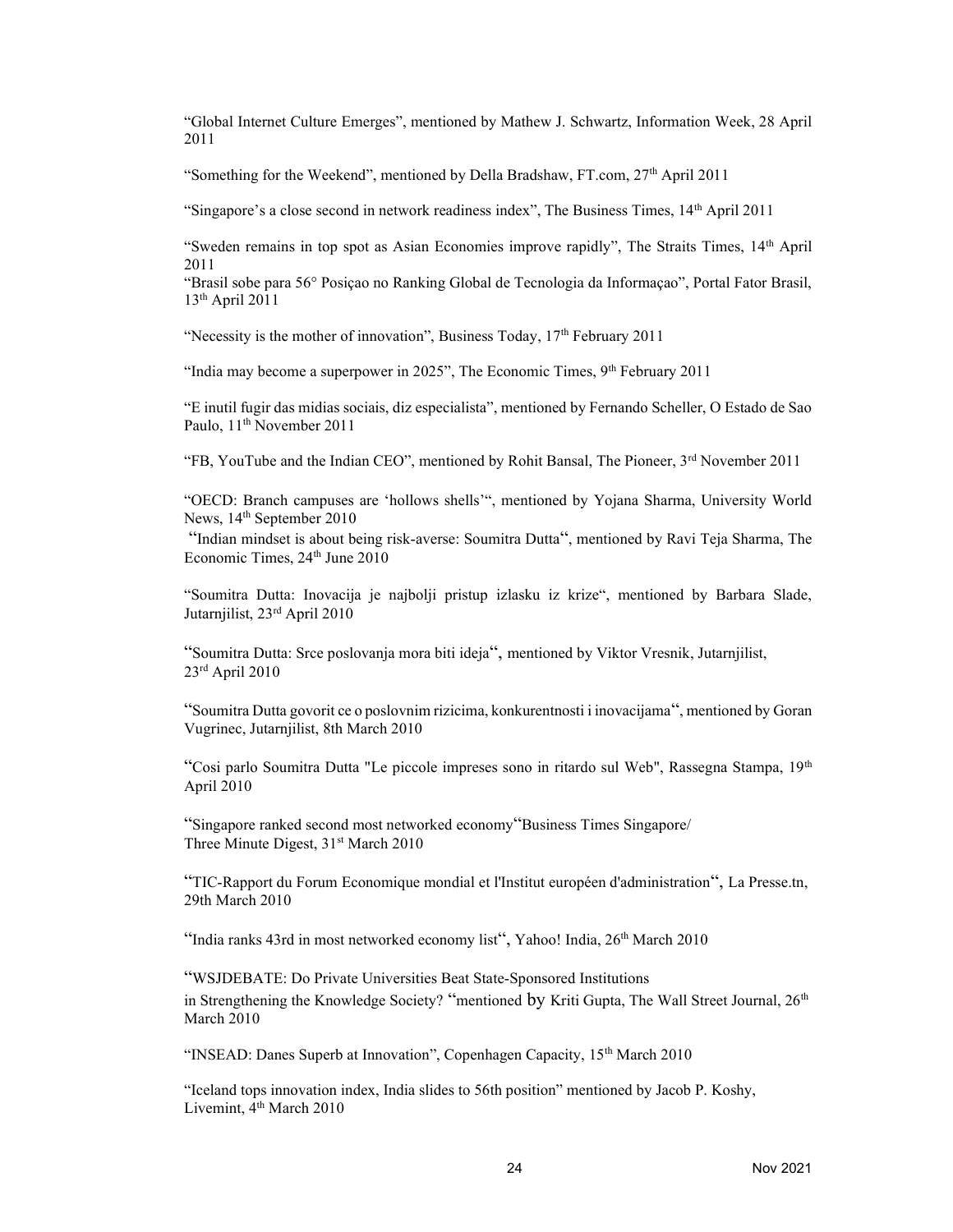"A Web 2,0 nem technologia, hanem uj gondolkodasmod" mentioned by Mozsik Tibor, Computerworld, 28<sup>th</sup> July 2009

"TIC: les performances de la Tunisie saluées au niveau international", La Presse, July 2009

"Throwing Sheep in the Board Room: How Online Social Networking will…" mentioned by Deborah Lynne, P. 63 Vol. 33 N° 4, ONLINE, July/August 2009

"Throwing Sheep in the Boardroom" mentioned by Dennis Howlett, Post-Tribune, 2nd July 2009

"Evolution, Revolution and Punctuated Equilibrium » mentioned by Denis Pombriant, Tech News World, 1st July 2009

"Strategy and Social Media: Everything's Social (Now)" mentioned by Lauren McKay, P. 24 Vol. 13 N° 6, CRM, June 2009

"Marketing and Social Media: Everyone's Social (Already)" mentioned by Jessica Tsai, P. 34 Vol. 13 N° 6, CRM, June 2009

"Study about Twitter and Facebook in varsities here…" mentioned by Serene Luo, The Straits Times,  $11<sup>th</sup>$  June 2009

"Power is shifting" mentioned by Marc-Olivier Voigt, newsletter #3, Communication Director Magazine, 5<sup>th</sup> June 2009

"Values, behaviour key to better social networking" mentioned by Joseph Varghese, Qatar Tribune, 19th May 2009

"Expert sheds light on role of social media" mentioned by Bonnie James, Gulf Times,  $18<sup>th</sup>$  May 2009

"Innovation er vejen ud af krisen" mentioned by Pia Lykke, Borsen, 15<sup>th</sup> May 2009

"ictQatar Connected Speaker Series to feature S. Dutta on Web 2.0 Revolution" Zawya.com,  $12<sup>th</sup>$ May 2009

"How to Turn Social Networking Into a Job Offer" mentioned by David LaGesse, U.S. News  $\&$ World Report, 11<sup>th</sup> May 2009

"Social networking as the next business horizon "mentioned by Martin Desmarais, Daily IT News, 8 th May 2009

"Catching the Sheep" mentioned by Stuart Lauchlan, Business Cloud 9,  $8<sup>th</sup>$  May 2009

"Social networking as the next business horizon" mentioned by Martin Desmarais, IndUS Business Journal, 7<sup>th</sup> May 2009

"Media Person of the Year: All Over but the Shouting" mentioned by John Capone, Media Magazine, 1<sup>st</sup> May 2009

"A las empresas les molestan las redes sociale" mentioned by Blanca Salvatierra, Publico, 1st May 2009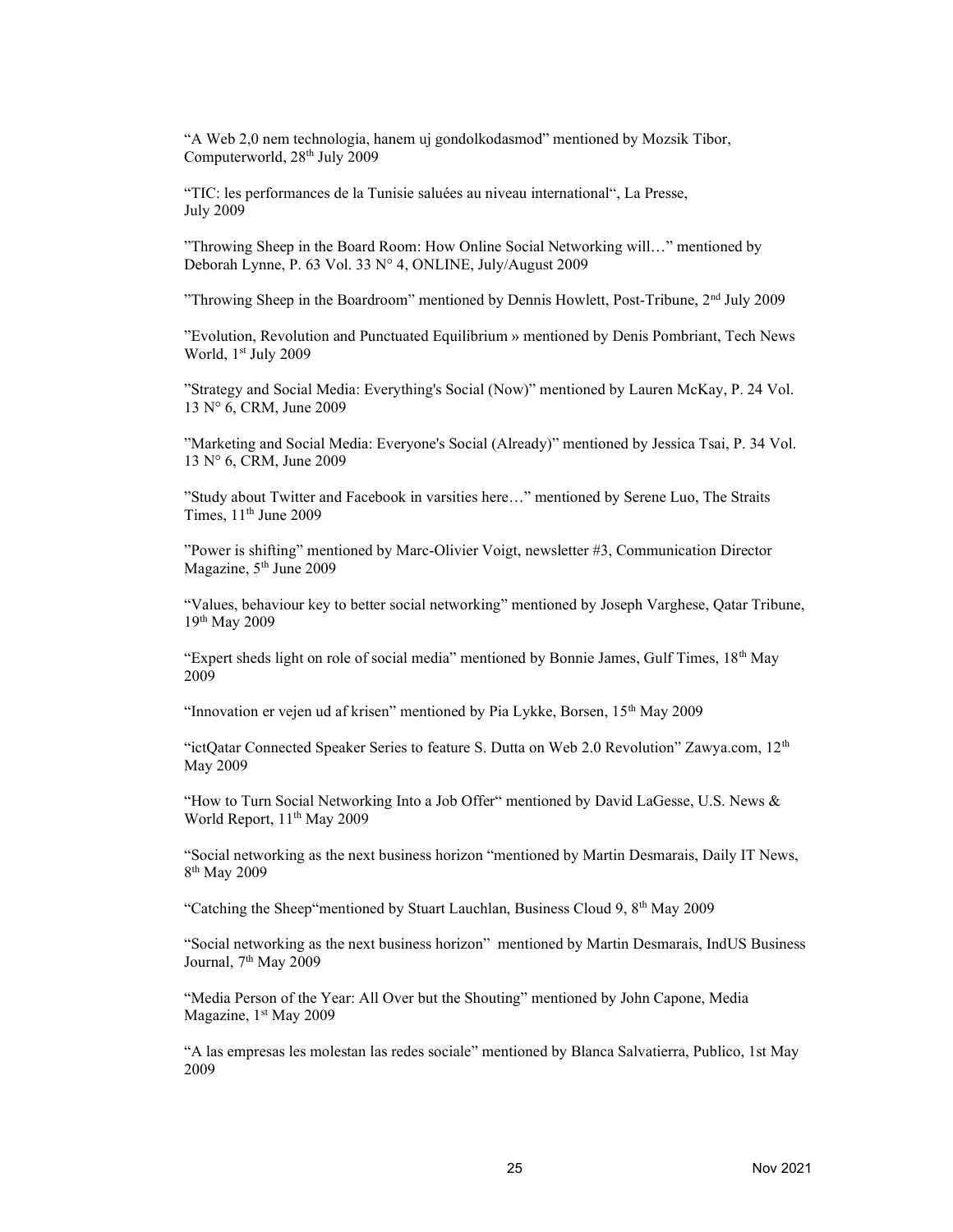"Soumitra Dutta: "Las empresas deben adaptarse y aplicar los valores de la web 2.0" mentioned by Vixtor Morena, 24th April 2009

"The Global Information Technology Report 2009 Released China Moves Up 11 Places on NRI", web, cnbeta.com, 23rd April 2009

"UAE Ranks 1st in MENA in Global Information Technology Report", web, Menafn.com, 22nd April 2009

"Innovation: chiefs must set pace "mentioned by N. Gilet, The National, 21<sup>st</sup> April 2009

"Innovating your Way to the Top", web, qq.com,  $20<sup>th</sup>$  April 2009

"Politics 2.0 - America's first digital president "mentioned by Boris Jaeger, Smart People Magazine, 11th April 2009

"Les dix règles des présidents pour gagner la bataille de l'innovation" mentioned by Yann Le Galès, LE Figaro, 6th April 2009

"Firms Turn to Web for Help in Tough Economy" mentioned by Sharon Gaudin, PCWorld,  $13<sup>th</sup>$ March 2009

"Web 2.0 tools can foster growth in hard times "mentioned by Sharon Gaudin, The New York Times,  $13<sup>th</sup> March 2009$ 

"Canadian Politicians and Web 2.0"mentioned by Simon Chester, Slaw, 11<sup>th</sup> March 2009

"Innovating your way to the top", Al Eqtisadiah,  $2<sup>nd</sup> March 2009$ 

"TURK TALK - When everything we do is on (the) line "mentioned by Ashwamegh Banerjee, Times of India Delhi, 2nd March 2009

"Danes at Work: 7 Business Secrets from the World's "Most Networked" Economy" mentioned by Mathew Schwartz, CISCO, 16<sup>th</sup> February 2009

"The Last Word Soumitra Dutta", Trends, 10th February 2009

"UAE, Qatar top GCC states on Insead's Innovation Index", mentioned by Shuchita kapur, Emirates Business 24/7, 10<sup>th</sup> February 2009

"Despite downturn, Abu Dhabi gathers intellectual steam "mentioned by Nazanin Lankarani, International Herald Tribune, 9<sup>th</sup> February 2009

"Online Social Networks Helped Elect Obama: New Book "mentioned by Sunita Sohrabji, IndiaWest, 6<sup>th</sup> February 2009

"Was machen Business Schools in Davos? Beim Treffen der Mächtigen dieser Welt spielen auch die MBA-Schulen mit mentioned by Christoph Mohr, Handelsblatt,  $30<sup>th</sup>$  January 2009

"Business starts to take WEB 2.0 tools seriously "mentioned by Jessica Twentyman, Financial Times, 28<sup>th</sup> January 2009

"UK trumps in global IT rankings "mentioned by Simon Moore, Contractor UK, 27<sup>th</sup> January 2009

"Manager training at the super league level "mentioned by Andrew Baxter, Financial Times,  $26<sup>th</sup>$ January 2009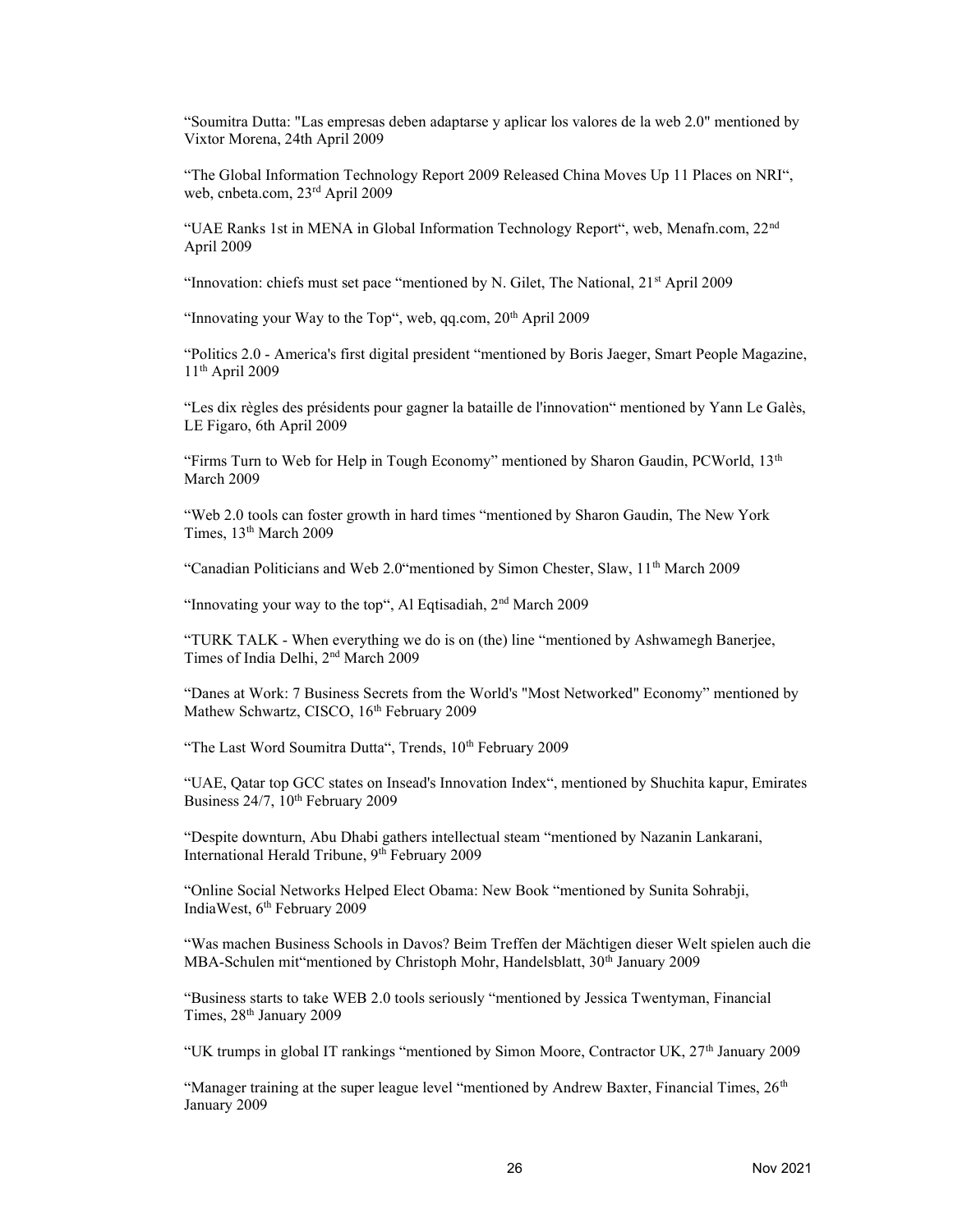"Innovation is a horizontal exercise "mentioned by Monalisa Sen, The Financial Express,  $11<sup>th</sup>$ January 2009

"India falls 18 places in global innovation index "mentioned by Jacob P. Koshy, MINT,  $7<sup>th</sup>$  January 2009

"Facebook et LinkedIn attirent des adhérents grâce à la crise" mentioned by Yann Le Galès, Le Figaro, 5th January 2009

"Throwing Sheep in the Boardroom - How Online Social Networking will Transform Your life, Work and World", INSEAD Alumni Newsletter, December 2008.

"Hard times help online networkings sites", mentioned by Tarmo Virki, International Herald Tribune, 26 November 2008.

"Job seekers flock to online networks", mentioned by Tarmo Virki, Reuters, 26 November 2008.

"Online networks a magnet for job-seekers", mentioned by Tarmo Virki, Forbes, 26 Novembre, 2008.

"Online networks a magnet for job-seekers", mentioned by Tarmo Virki, MSNBC.com, 26 November, 2008.

"Social networking sites thriving in tough times", Calt INSEAD, November, 2008.

"Leading the Conversation / The Intersection - Unified Communications, Social Media and Businesses", mentioned by Ken Camp, Realtime Community, 7 November, 2008.

"Boardroom Sheep", UKNetMonitor, 21 November, 2008.

"Throwing Sheep in the Boardroom", Sevendotzero, 7 November, 2008.

"Throwing Sheep in the Boardroom", mentioned by Antoine Tirard, Global Leader 2,0, 13 November 2008.

"Knowledge - Future of the Economy", mentioned by Rozmawial Hubert Salik, Rzeczpospolita, 20 November, 2008.

"Riyad bank chairman: saudi banks continue financing individuals and companies", AL-Hayat, pp. 24, 5 November 2008.

"Innovation, global competitiveness and their reflections on Saudi firms'", Al Eqtisadiah, pp. 20-21, 8 November 2008.

"Web slackers and bosses unite", The National, 8 November 2008.

"Managing IT assets can bring big rewards", mentioned by Jessica Twentyman, Financial Times, pp. 4, 8 October 2008.

"Asean CIOs bridging the gap, broadening their scope", mentioned by Chan Chao Peh, The Edge, 25 August 2008.

"Survey gives high marks to S'por CIOs", mentioned by Amit Roy Choudhury The Business Times, 28 July 2008.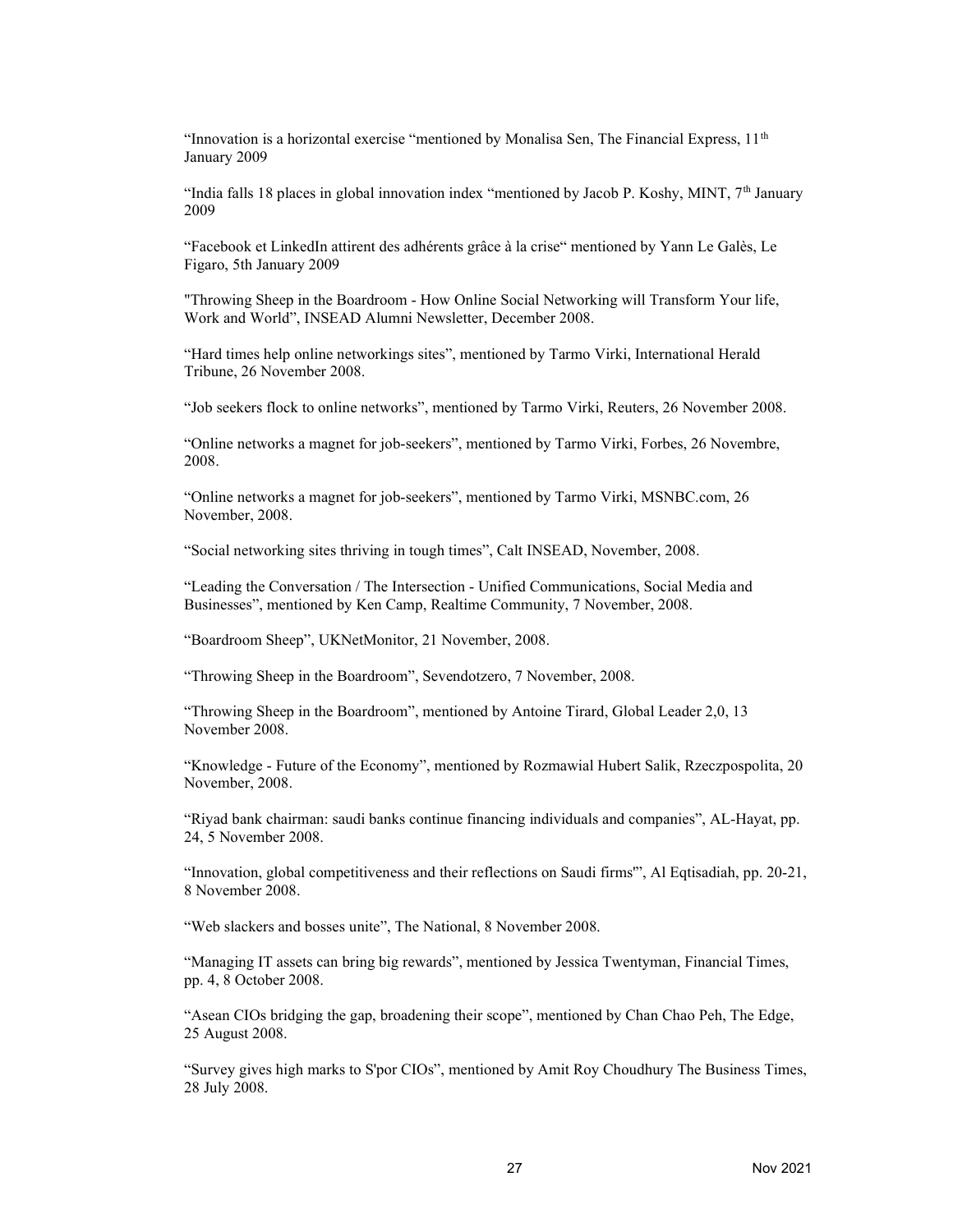"The state's consciousness on ICT", China Network World, 7 July 2008.

"INSEAD/INJAZAT Seminar on Network Readiness", Sahafa.com, 7 July 2008.

"INSEAD/INJAZAT Seminar on Network Readiness", Godubai.com, 7 July 2008.

"INSEAD/INJAZAT Seminar on Network Readiness - Developing e-skills and global ICT …", Albawaba.com, 7 July 2008.

"Developing e-skills and global ICT benchmarking key for growth of e-government in the Gulf Cooperation Council region", Eye of Dubai, 7 July 2008.

"UAE leads GCC in e-governance", mentioned by Imran Mojib, The Gulf Today, pp. 4, 7 July 2008.

"INSEAD/INJAZAT Seminar on Network Readiness", Mysolutioninfo.com, 6 July 2008.

"In a Global Information Technology Report - UAE Tops Mideast's IT Competitiveness Index", Al Ahram, 27 June 2008.

"Getting to grips with e-revolution", mentioned by Tom Gara, National, 27 June 2008.

"Statistics indicate a fast growth in China's ICT use", Xinhua News Agency, 20 June 2008.

"A city should make you feel at home …", mentioned by Prathima Manohar, Times of India Bangalore, pp. 43, 20 June 2008.

"Innovacion y competitividad - de la idea a la creacion de valor", Expansion, 4 June 2008.

" But Republic stands out as having the most ICT-conducive environment", mentioned by Amit Roy Choudhury, Business Times, BizIT, 5 June 2008.

"Technology Alone Is Not Enough", Saneou Al Hadath interview in Sharm, pp. 122, June 2008.

"Où en est l'innovation en Europe?", mentioned by Jack Ewing & Jennifer Fishbein, LePoint.fr/BusinessWeek, 26 May 2008.

"Competition fuels growth in region, says INSEAD professor", mentioned by Tom Gara, The National, pp. 6, 12 May 2008.

"UAE Tops Mideast's IT Competitive Index", Al pan-Arab Bawaba.com, 6 May 2008.

"UAE Tops Mideast's IT Competitive Index", Eye of Dubai.com, 6 May 2008.

"Gulf Governments defeat business sectors in terms of technology", oned Al Aswaq.net Business portal of Al Arabiya.net (pan-Arab), 6 May 2008.

"Nation tops area in IT", mentioned by Tom Gara, The National, pp. 1-2, 6 May 2008.

"Emerging Economies Shine with IT", Al Bayan, pp. 14, 6 May 2008.

"The State of European Innovation", mentioned by Jennifer Fishbein, BusinessWeek, 29 April 2008.

"Special Report on Innovation", mentioned by Jennifer Fishbein, BusinessWeek, 29 April 2008.

"Latin America scores badly in Internet ranking", mentioned by Andres Oppenheimer, The Miami Herald, pp. 4A, 17 April 2008.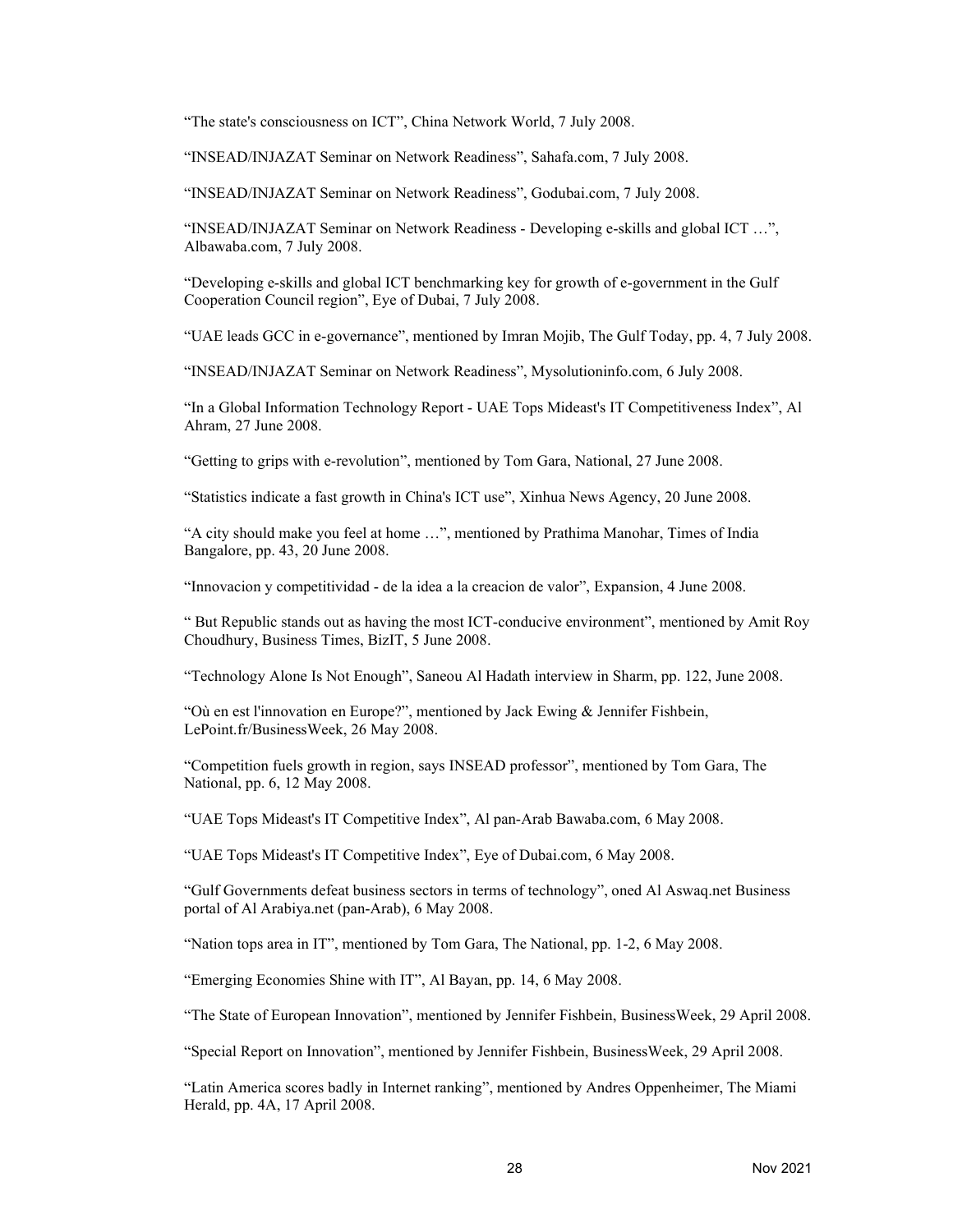"Study Gives high Marks to U.S. Internet", mentioned by John Markoff, Nytimes.com, 9 April 2008.

"Who's on Top in Tech-Readiness?", mentioned by Jennifer Fishbein, Businessweek, 10 April 2008.

"Study Gives High Marks to U.S. Internet", mentioned by John Markoff, The New York Times, 9 April 2008.

"Plus un pays développe et utilise les nouvelles technologies, plus il est performant et innovant", mentioned by Annie Kahn, Le Monde, 9 April 2008.

"What's IT Worth?", mentioned by Laura Cameron, CFO, 27 December 2007.

"Les Logiciels: actifs cachés de l'entreprise", mentioned by Jean Kaminsky, Programmez, 7 December 2007.

"Les Logiciels: actifs cachés de l'entreprise", mentioned by Jean Kaminsky, Solutions Logiciels, December 2007.

"Valoriser les actifs logiciels, selon l'INSEAD", mentioned by Olivier Rafal, CIO, 6 December 2007.

"L'Insead propose d'évaluer et de valoriser les actifs logiciels", mentioned by Olivier Rafal, Le Monde Informatique, 6 December 2007.

"Asia 2020 : Limits to growth", Smart Investor, pp. 56-58, December 2007.

"La mitad del mundo se esta reintegrando", mentioned by Ana I. Gracia, Expansion, pp. 28, 1 December 2007.

"Türkiye geçmek istedigi ülkeye karar vermeil", Bugün Gazetesi, 29 November 2007.

"Inovasyonda Türkiye tüm hünerlerini göstermiyor", mentioned by Feray Aksit, Referans, 27 November 2007.

"Innovation needs support for research and development", mentioned by Reeate çevik, Turkish Daily News, pp. 1 & 5, 26 November 2007.

"Unternehmen ignorieren Milliardenwerte durch Software", mentioned by Jalob Jung, InformationWeek, 19 November 2007.

"Come calcolare il valore del software", Lineaedp, 7 November 2007.

"IT Fails To Communicate Business Value of Core Software", mentioned by Laurianne McLaughlin, CIO, 6 November 2007.

"Companies need to value software", mentioned by Lara Williams, Computing UK, 5 November 2007.

"Study calls for a rethink on IT valuations", mentioned by Pan Kwan Yuk & P. Stafford, Financial Times, pp. 21, 5 November 2007.

"L'actif informatique, cet inconnu", mentioned by Sophy Caulier, La Tribune, 31 October 2007.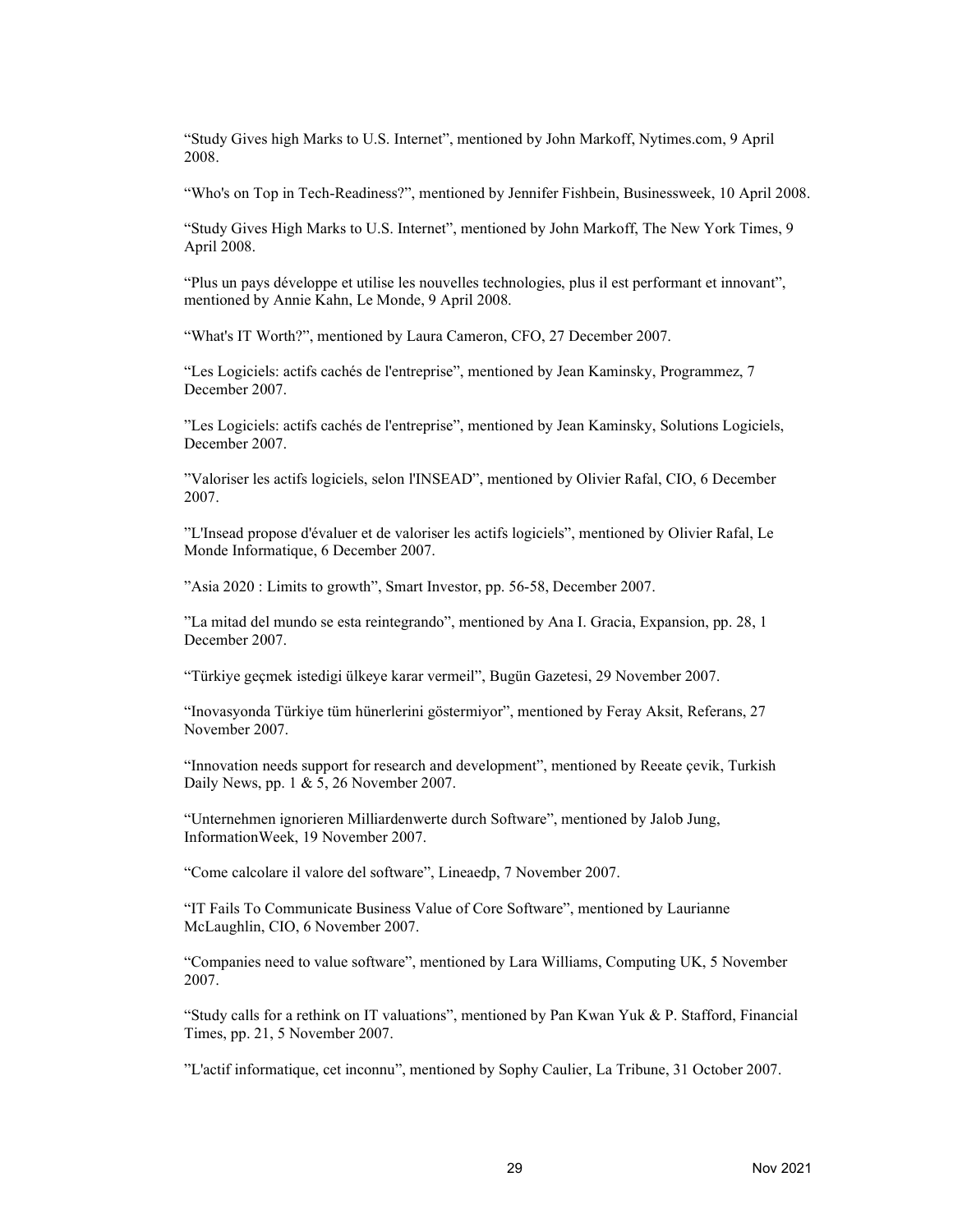"Execs still lax about asset inventory", mentioned by Hannah Prevett, Information Age, 2 October 2007.

"Big business fails to value IT", mentioned by Lara Williams, Computing UK, 1 October 2007.

"Big spenders reveal they know little about the value of IT assets", mentioned by Philip Stafford, Financial Times, pp. 1 & 22, 1 October 2007.

"Innovation et équité dans la région Asie-Pacifique - Flexibilité et rapidité", L'Observateur OCDE Supplément, pp. 43-44, September 2007.

"Innovation is hallmark of advanced economies'", Interviewed by Jacob P. Koshy, Corporate News, pp. 7, 25 July 2007.

"Dutta: Riscoprore l'ambizione collettiva" Boeri: "Meno università, più qualificanti""", mentioned by Francesca Mazzola, L'Arena di Verone, pp. 8, 5 June 2007.

"Verona laboratorio dell'innovazione", mentioned by Lorenzo Mauri, L'Arena di Verone, pp. 53, 3 June 2007.

"IT strategy: Bright spark", mentioned by Davies Rae, Financial Director, 31 May 2007.

"La strategia Ibm di "aprire" I brevetti nell'hi-tech", interviewed by Carlo Alberto Pratesi, La Republica, pp. 22, 28 May 2007.

"Cosa manca all'Italia? Un Bill Gates", interviewed by Elena Comelli, Corriere della Sera, 25 May 2007.

"Serve un patto nazionale sull'innovazione" L'Arena di Verona, pp. 8, 19 May 2007.

"Cosí daremo una spinta allo sviluppo" interviewed by Gian Luca Rana, , Il Sole 24 Ore, pp. 24, 18 May 2007.

"La ricerca "sommersa" delle Pmi – L'INSEAD : una quota di investimenti sfugge alle statistiche", interviewed and mentioned by Franco Vergnano, Il Sole 24 Ore, pp. 24, 18 May 2007.

"Arab world needs to invest further in institution-building, human capital" interviewed by Lucia Dore, Khaleej Times Online, 11 May 2007.

"Pronto para a era da conexão em rede?" Information Week Brasil, pp 50, 27 April 2007 and photo "S.D. é reitor para relações exteriors do INSEAD e professor de negócios e tecnologia da Roland Berger".

"Impressao Digital", mentioned by Sonia Racy, O Estado de S. Paulo – Economia (19/04/2007) – B2

Inovacao é o que você consegue quando combina intelecto com paixao. Precisamos de pessoas inteligentes, capacitadas com a tecnologia correta e guiadas pela paixao, para crier ideias novas, Information Week Brasil, pp. 8, 14 December 2006.

"India Inc. Needs a globalised outlook", interview by Taneesha Kulshrestha, The Financial Express, 5 December 2006.

"Experts urge Qatar to open up its economy, Gulf-Times, 20 September 2006.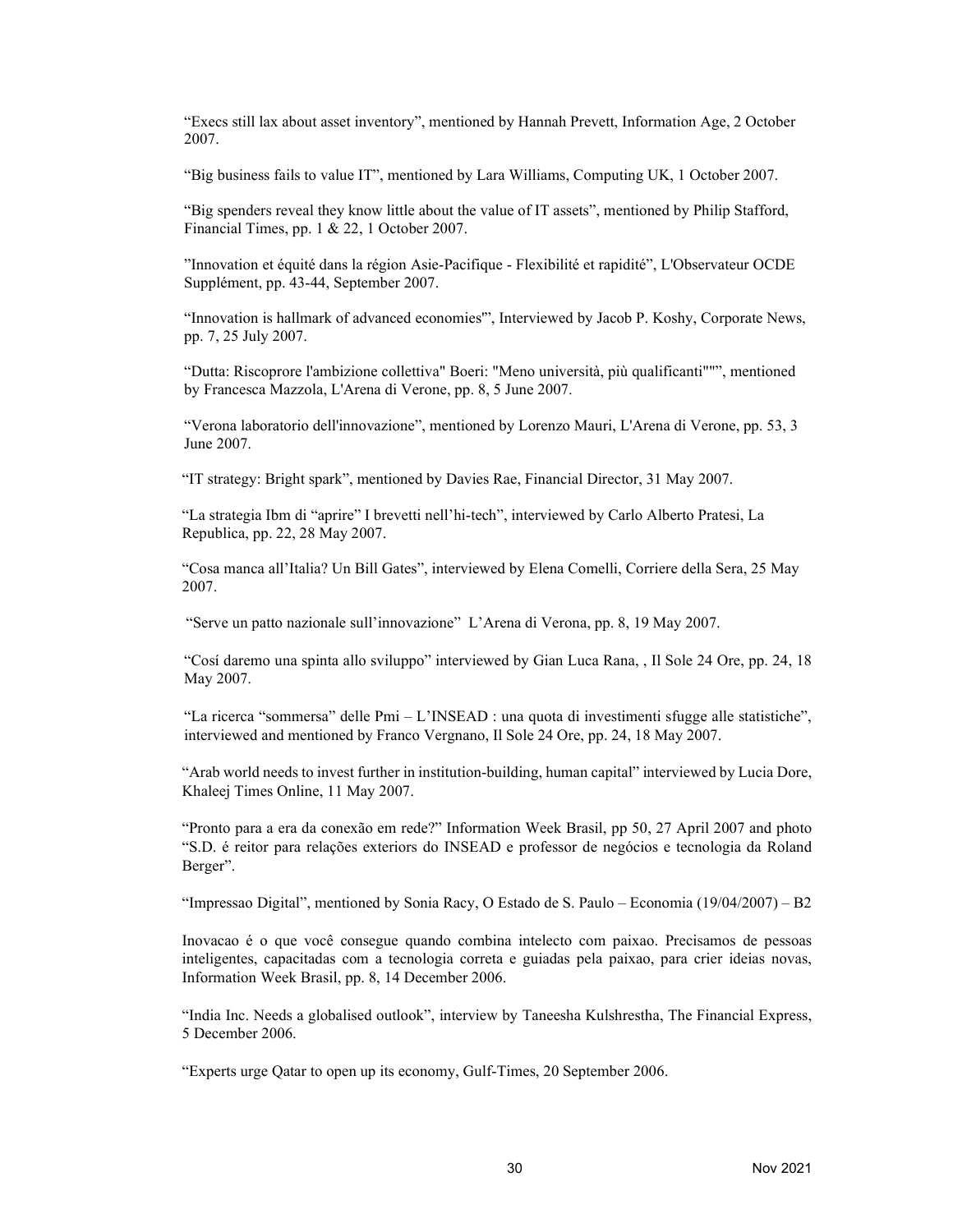"Outsourcing: uma oportunidade para o Brasil", Mention in article, Information Week Brasil, pp. 16, 10 August 2006.

"Banking : launching the global outlook", interview by Frost & Sullivan, Industry Wire, 24 June 2006.

"Que innovar es mas difficil ahora ? ; es cada vez mas facil !! interview by Juanma Roca, Gaceta delos Negocios, 16 June 2006.

"Ek rector de la USC y el conselleiro de economica clausuran hoy en Santiago la VI techBusiness Week" - Europa Press – servicio Nacional. 16 June 2006.

"E preciso inovar", Interview by Roberta Prescott, Information Week Brasil, pp. 10-12, 5 April 2006.

Benchmarking network readiness "how do the various countries stack up ? What are the emerging technology trends ?", Asia Management review, pp. 62-71, 1 March 2006.

"Celebration de la Innovacion, Ideas Espana, pp. 5, January 2006.

"Global Indians answer country's call" interview by George Skaria and Sundeep Khanna, Global Agenda pp. 44, January 2006

"Como aprovechar el potencial de las nuevas tecnologias para ganar" Ideas Para Liderar, programa 2006, pp. 6, January 2006.

#### HONORS AND AWARDS

Member of Dubai Future Council on Entrepreneurship and Innovation, Dubai Future Foundation, 2019 and 2020.

Inaugural Healthcare Faculty Leadership Award, Awarded by the Weill-Johnson EMBA students, Cornell University, May 2019 (Best Teacher Award from the EMBA Class)

Co-Chair, Global Future Council on Innovation Ecosystems, World Economic Forum, Switzerland, 11/2018-11/2019.

Global Distinguished Indian Speaker, Amity University, Gurgaon, India, April 2018

Amity Global Academic Excellence Award, awarded at Harvard University, December 2017.

Distinguished Alumnus Award, IIT Delhi, November 2017.

Highly commended mention (Entrepreneurship category) in the EFMD 2013 Case Writing Competition, Feb 2013. (for the case: Accelerace: Accelerating Start-up Growth in Denmark)

"Innovex Global Innovation Award" for research in global innovation, Innovex, Israel, Jan 2013.

"Light of India Award", for Excellence in Education and Academics, New York, June 1, 2012 (Awarded by the Times of India Group)

Fellow of the World Economic Forum, 2000-2012, 2016-2017

Member of the Davos Circle (restricted to those invited to attend The Annual Meeting of the World Economic Forum at Davos for over 10 years)